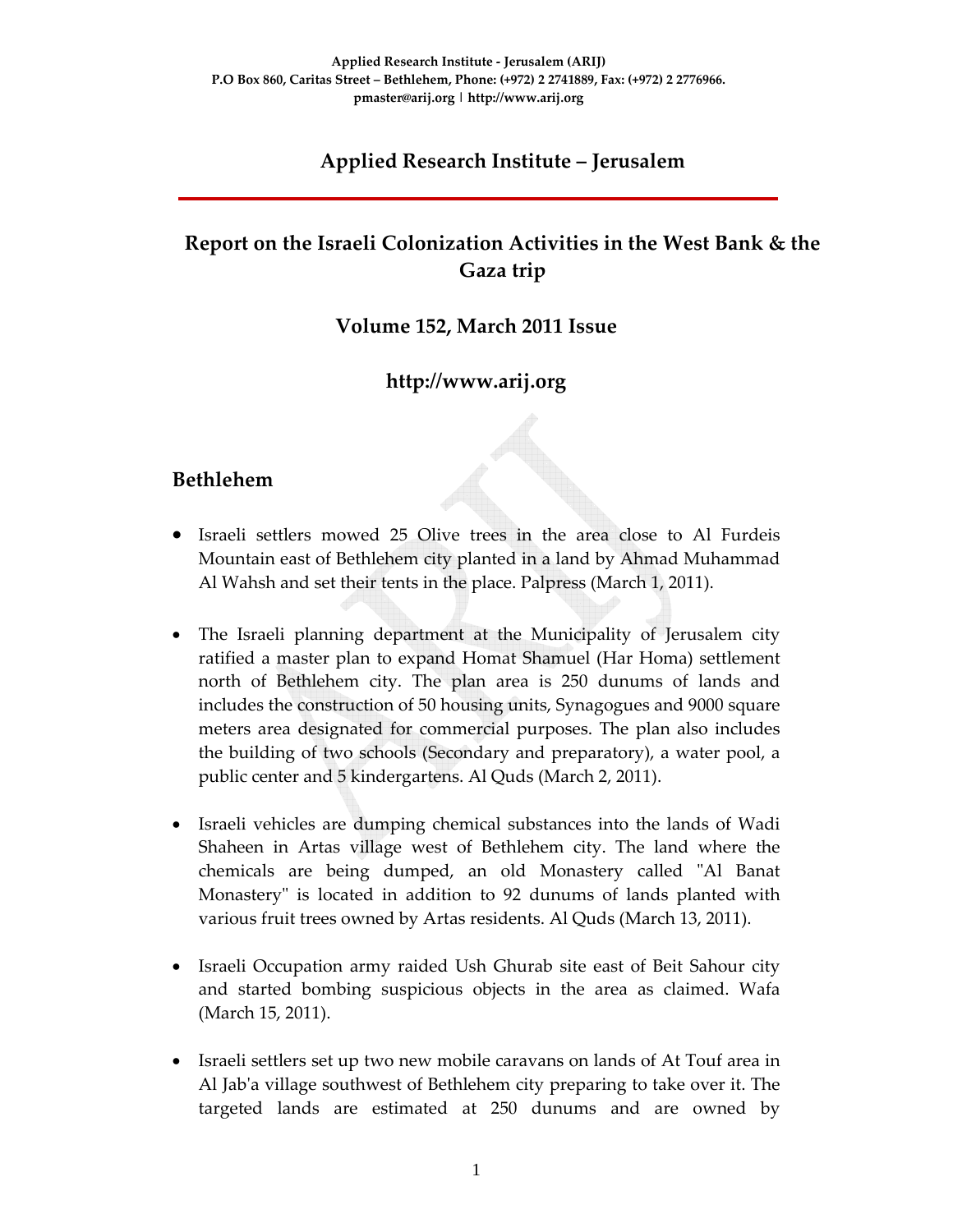Muhammad Attiya At Tous and Ahmad 'Attiya At Tous and other residents of Surif village. Wafa (March 14, 2011).

- The Israeli Civil Administration handed Awwad Family in Arab Ar Rashayda village southeast of Bethlehem city military orders to demolish tents and animal pins in Ras Imteira area under the pretext of being illegally living in the area which falls under the full Israeli control. The demolition, if takes place, will affect 50 family members living in 5 residential tents and barracks and own 4 livestock barracks and a solar energy unit. Al Quds (March 19, 2011).
- For the third week on row, Israeli vehicles continue dumping solid waste into the lands of Artas village, in Wad Shaheen area. Al Quds (March 24, 2011).
- Israeli Occupation authorities destroyed ancient water wells and natural reservoirs used by Bedouins southeast of Bethlehem. A 3,000‐cubic‐meter well owned by Ali Madghan Rashayida and a 225‐cubic meter reservoir belonging to Majid Rashayida were demolished. Al Ayyam (March 24, 2011).
- Israeli Settlers uprooted 25 Olive trees, one Fig tree, two almond trees and four nuts trees in Al Harayeq area in Husan village west of Bethlehem city. Al Quds (March 29, 2011).
- Israeli settlers and under the protection of Israeli occupation forces destroyed 13 dunums of agricultural lands in Hareqat Qiqan area in Al Khader village owned by Khaled Ibrahim Sbeih, Taleb Khalil Sbeih and Inherits of Naji Shihada Ghneim. The razed lands are located inside the settlement of Efrat. Wafa (March 30, 2011).

### **Hebron**

• Israeli settlers of Ramat Yeshai settlement attacked a number of Palestinian houses in Tel Ar Rumeida in Hebron city and threw stones at them. The settlers also tried to uproot trees planted near the house of Hani Abu Haykal and attacked the house of Yaser Sa'id. Israeli settlers of Hagai settlement also attacked Palestinian residentsʹ vehicles while driving on the main road and caused damages to a number of cars in the city. Palpress (March 1, 2011).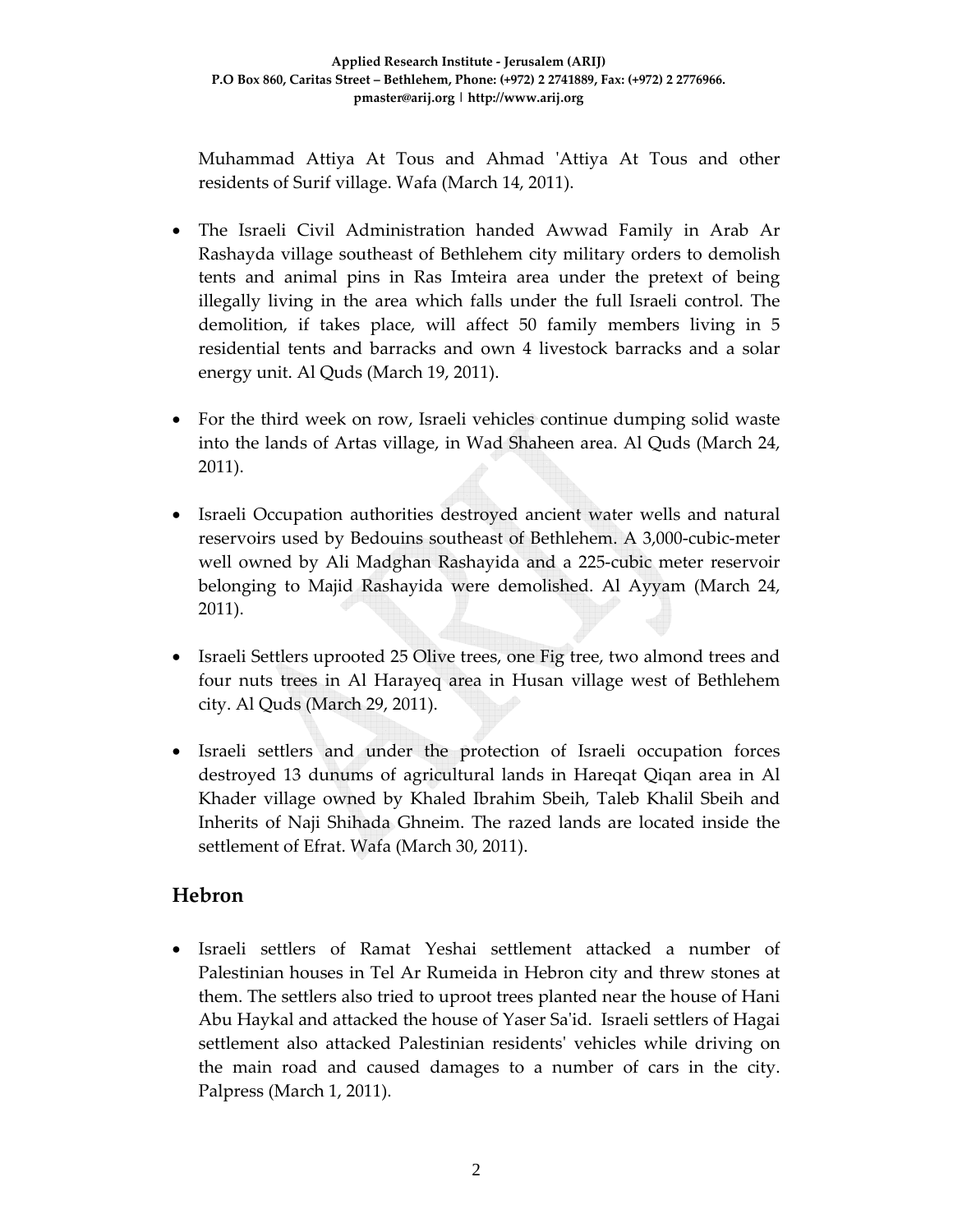- Israeli occupation authorities raided the house of Hafez and Maher Kayed Al Komi in Al Hadab village south of Hebron city and caused damages to the properties. Maannews (March 1, 2011).
- The Israeli Occupation forces handed residents of Ar Ramadain community southwest of Hebron city military orders to demolish 13 houses, Omar Ebn Al Khattab mosque and Wad Al Sultan School under the pretext of lacking building permits. Houses are owned by Muhammad Salamah Gaghadbah, Muhammad Hamed Raghaghmah, Muhammad Saʹed Zagharnah, Tawfeeq Shenior, Mahmoud Nawwaf Raghaghmah, Yousif Jaser Zagharnah, Muhammad Jaser Zagharnah, ʹAkef Muhammad Jaghadbah, Khaled Nayef Raghaghmah, Hamad Bahar Shenior and Suleiman Salamah Gaghadbah. Al Quds (March 1, 2011).
- Israeli Occupation bulldozers demolished a water cistern in Al Baq'a area east of Hebron city owned by resident Hamed Yousif Hamed Jaber who used the water source to irrigate a small grove of fruit trees, and as drinking water for his family. Maannews (March 2, 2011).
- Two additional water wells belonging to Majed Al 'Iseli in Wadi al-Ghrous near the Israeli settlement of Kiyrat Arbaʹ were destroyed. The two wells provided drinking water to a family of ten. Maannews (March 2, 2011).
- Israeli settlers of Avigal outposts located southeast of Yatta uprooted 30 olive trees in Maʹeen Valley owned by Izzat Jibril An Najjar. Also Israeli Settlers from Kiryat Arba's settlement tried to construct a road on the expense of Palestinian lands in Wadi Al Hussein area owned by Daʹna, Jaber and As Saʹafeen families. Al Quds (March 5, 2011).
- Israeli occupation forces raided the town of Beit Ummar and gave residents four home demolition orders. Resident Ayman Salih Sabarna was informed that his one‐story house located on the main road to Hebron was slated for demolition, while Muhammad Ali Allami and Ziad Abu Ayyash were told that their homes were also set to be torn down. A local garage owner was told that he had 10 days to empty the yard next to his workshop of cars or the building would be taken down. Maannews (March 8, 2011).
- Four tent homes, four caves and four sheds will be demolished by Israeli occupation forces in the coming weeks, orders from Israelʹs Civil Administration handed out to residents of the southern West Bank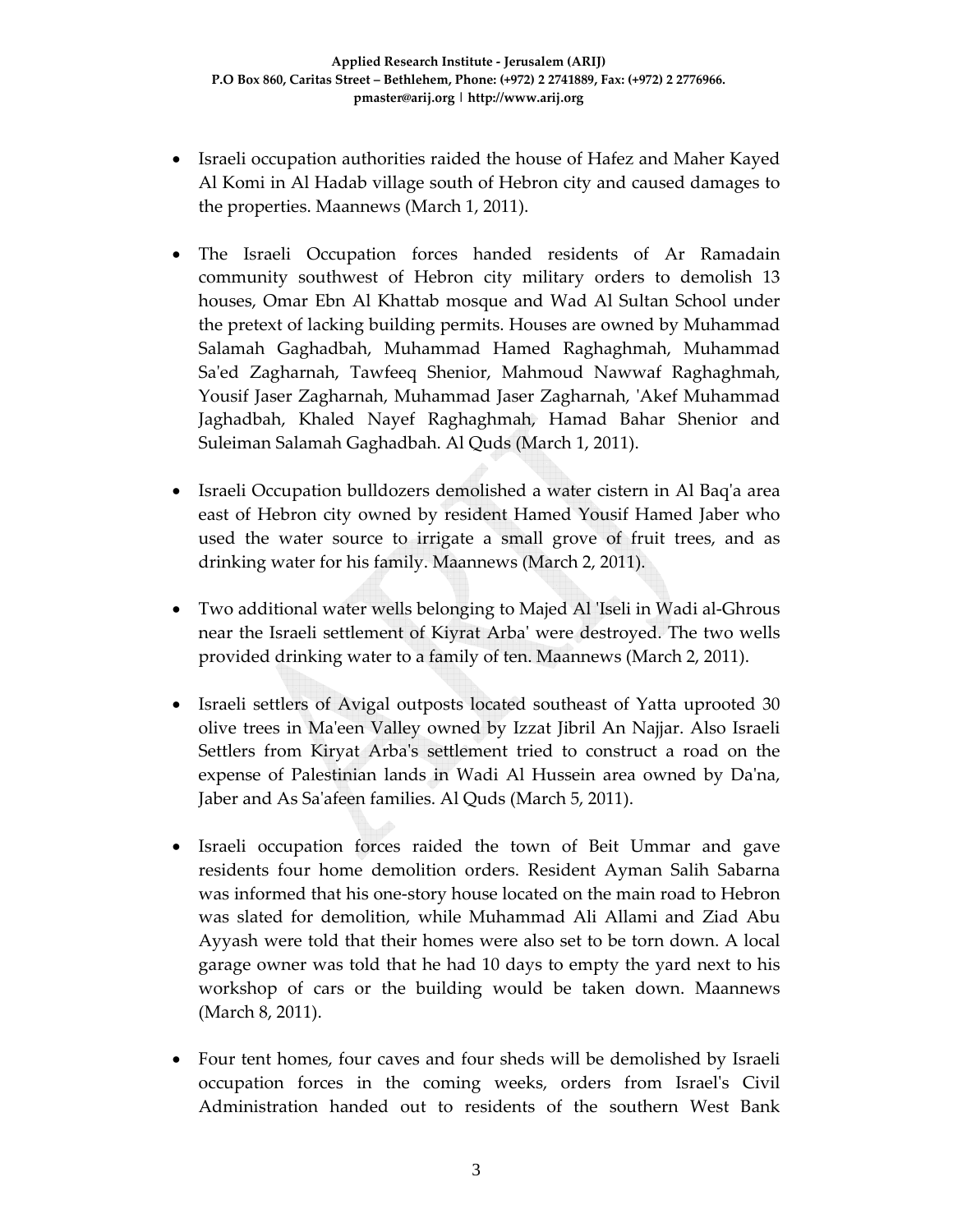neighborhood of Zeef warned. The herder community of Amniyr, located between the Susiya settlement and its outpost, was buried by Israeli forces in February, who declared it illegally built. Residents took shelter in caves after Red Cross assistance was blocked. If the demolitions go ahead, the entire extended Abu Taha family, which inhabits the area, will be displaced. It is worth mentioning that Abu Taha family makes its living off the land near the caves north of Yatta, uses the sheds to house the animals and shelters in the tents. Demolishing the structures, will deprive them of their living. Those named in the demolition orders were identified as Muhammad Shehadah Abu Taha, Mahmoud Shehadah Abu Taha, Shehadah Muhammad Abu Taha, and Muhammad Mahmoud Abu Taha. Maannews (March 9, 2011).

- Israeli occupation forces demolished a barn claiming it was built too close to the main Jerusalem‐Hebron road owned by Muhammad Younis Al 'Alami. The 30-year-old barn was one of four buildings named in demolition orders handed out to residents. A spokesman for Israelʹs Civil Administration said the demolition was "routine implementation of the law concerning illegal building (i.e. building without the necessary permits)." Maannews (March 10, 2011).
- Israeli occupation forces destroyed wells and tents of Palestinian families, who live in the Um Nir village near Susiya settlement. Ten families were left homeless by the action. Maannews (March 11, 2011).
- Israeli Occupation forces hindered 20 Palestinian farmers from ʹAdi and Quqas families in 'Ein Al Bayda area in Beit Ummer town north of Hebron city from accessing their lands under the pretext of ʹState Land and Closed Military Area". Al Ayyam (March 13, 2011).
- Tens of Israeli settlers attacked a nursery for flowers and roses owned by Shehdah Al 'Alami in Beit Ummer town and caused destruction to the contents. The nursery is located on the main road between Jerusalem and Hebron. Israeli settlers also attacked some Palestinian cars in the town owned by Abdel Hamid Mahmoud Al ʹAlami and Muhammad Al ʹAlami, attacked the house of Jamal Abdel Muhsen Al ʹAlami and occupied the house of Saleh Abu 'Ayyash and transferred it into a military post. Al Ayyam (March 14, 2011).
- Israeli settlers of Kfar Etzion settlement set fire into forest trees owned by ʹAdi family in Beit Ummer town north of Hebron city. On the other hand,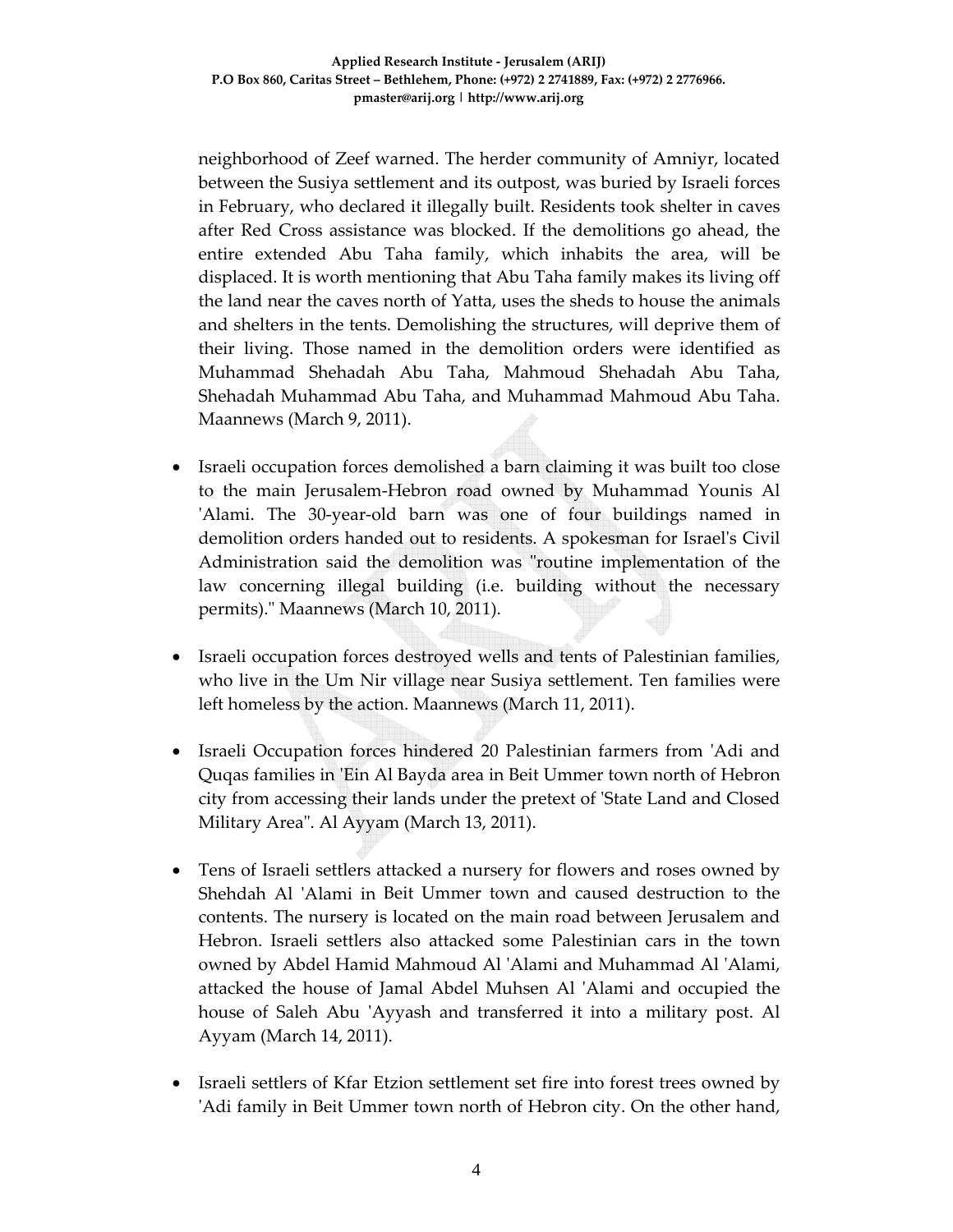Israeli occupation forces raided the town and stormed a number of houses in the town, of which the following were known: the house of Yousif Hasan Ikhlelil, Hasan Hussein Jaʹafar ʹAdi were known. Al Ayyam (March 16, 2011).

- Israeli settlers had destroyed six olive trees in the village of At-Tuwani in the south Hebron hills. The destroyed trees were approximately 15 years old and belonging to four members of the Rabaʹi family. Maannews (March 17, 2011).
- Israeli Occupation forces set up a military checkpoint at Beit Ummer entrance north of Beit Ummer town. The IOF carried out a thorough inspection to Vehicles driving the road. Al Ayyam (March 17, 2011).
- Israeli settlers of Eli'zer settlement in the Gush Etzion settlement bloc uprooted olive trees belonging to Palestinian families along Jerusalem Hebron road. Wafa (March 18, 2011).
- Israeli occupation forces stormed the houses of Nidal Taleb Al Khamaysa and Firas Murad Ibrahim in Tafuh village in Hebron Governorate. Al Ayyam (March 18, 2011).
- Israeli Occupation forces stormed a number of Palestinian houses in Hebron city, of which, the houses of Ishaq 'Ayesh Abu Mayyalah and Muhamad and Issa and Sami Abu Mayyala were known. It was also reported that Israeli settlers threw stones at Palestinian cars in Bani Naʹim and Beit Ummer communities; In addition, IOF set up a military checkpoint at Halhul Bridge, the northern entrance to Hebron city and another military checkpoint in Zeef village south of Hebron city and carried out thorough inspection to Palestinian vehicles accessing the roads. Wafa (March 18, 2011).
- Israeli settlers of Susiya settlement took over 2 dunums of lands owned by ʹAdnan Shihdah An Nawajʹa and planted them with Olive saplings. Al Quds (March 19, 2011).
- Israeli settlers of Kharsina settlement east of Hebron city attacked the house of Misbah Al Zaʹtari in Al Buweira area and destroyed his car. Al Ayyam (March 20, 2011).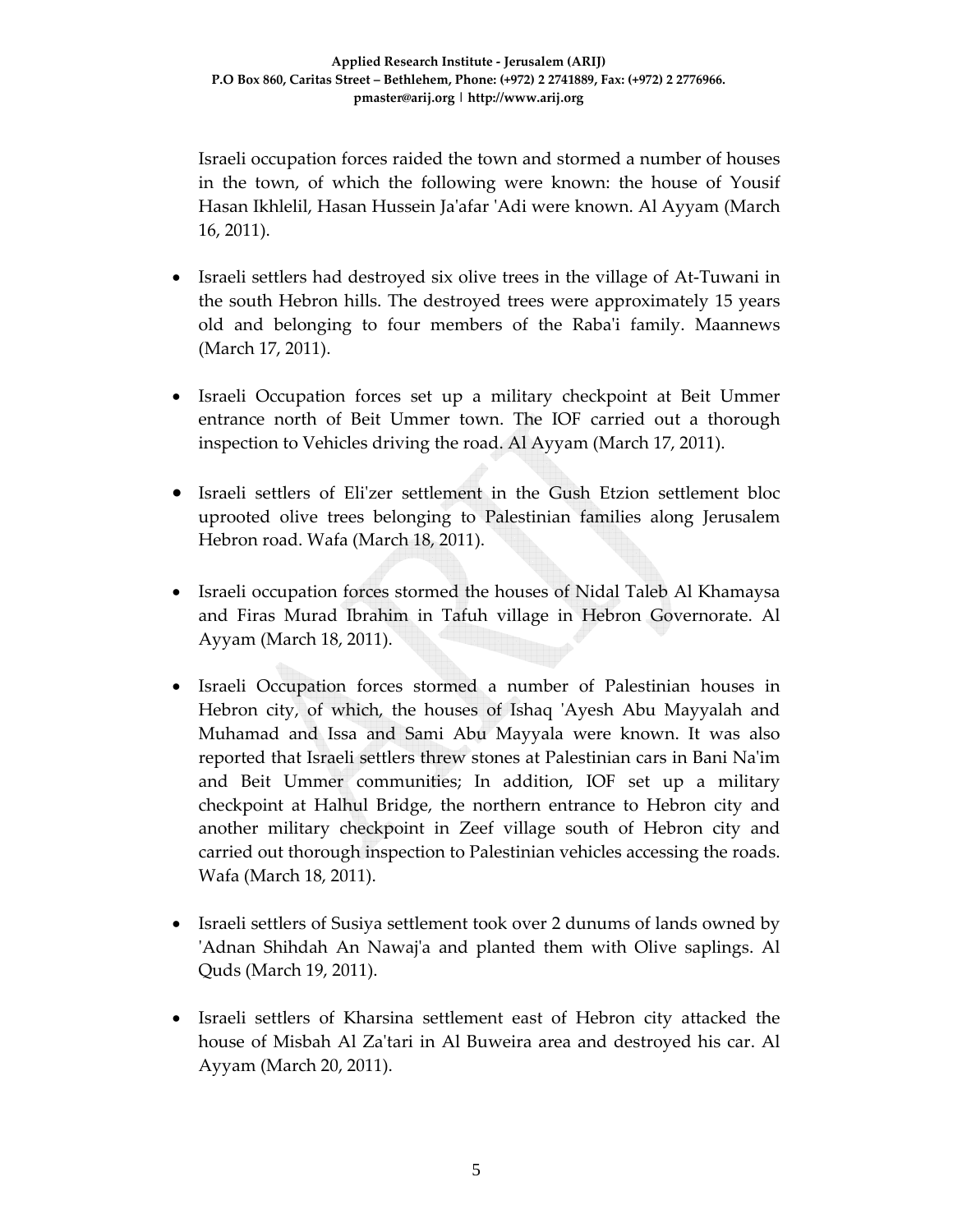- Israeli settlers of Susiya settlement located southeast of Yatta town let go a flock of sheep (estimated at hundreds) at 50 dunums of lands planted with Barely and Wheat and are located around 500 meters away from the settlement. The settlersʹ actions come in an attempt to take over the land and hinder its owners form accessing it. The targeted lands are owned by Muhammad Ahmad Naser Naser An Nawajʹa, Nidal Jibril An Nawajʹa, Isma'il Salamah An Nawaj'a and Muhammad Jibril An Nawaj'a. Al Ayyam (March 20, 2011).
- Israeli Occupation forces closed all roads leading to Beit Ummer village north of Hebron city. Al Ayyam (March 26, 2011).
- For a third day in a row, Israeli occupation forces appeared in large numbers around the town of Beit Ummer, installing road gates and fence posts in a move residents fear will close them in and stifle the population center. The installation of the infrastructure was impeding freedom of movement in the town, and residents with cars were not permitted entry and exit for most of the day. The fence would stretch 150 meters along the townʹs southern flank and 7 meters high, closing it off from the Bethlehem-Hebron road, and would have a height of at least seven meters. Metal gates, were being installed on the street leading from the town to the cemetery. Maannews (March 27, 2011).
- Resident Mahmoud Abu Taha from Kherbit Um Az Zaituna in Zeef area northeast of Yatta town was delivered a military order to evacuate the land he has been living in for more than 50 years. It is worth mentioning that the targeted land is located close to Pene Hever settlement in Hebron Governorate. Al Quds (March 27, 2011).
- Seven Bedouin were beaten by Israeli border police as Israeli officials from the Civil Administration office carried out a demolition order on 12 tents in the tiny herding hamlet of Amnyir owned by Al Jbour families. The twelve families of Khirbet Amniyr, a Bedouin encampment southeast of Yatta, were ordered out of their tent homes earlier in the year, but remained, saying they had little choice but to stay and had nowhere else to go. When Israeli officials came to enforce the order, a military closure was imposed on the area, and when residents resisted the forces they were beaten and detained. Maannews (March 30, 2011).

#### **Jerusalem**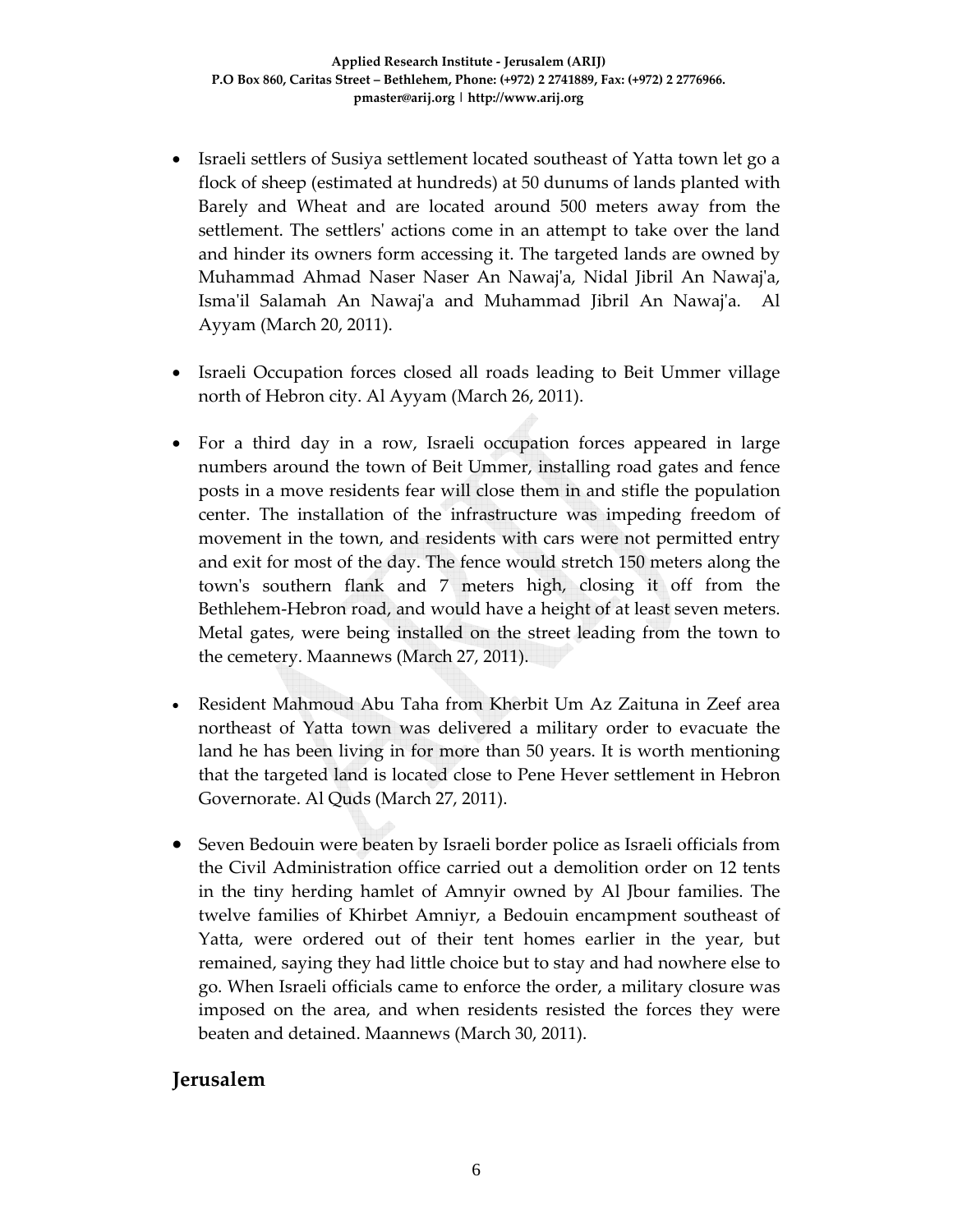- The Nof Tzion apartment project in Jerusalem has cleared what may be the final hurdle on its way to becoming a Jewish neighborhood. Digal, the project's developer revealed in a statement to the stock exchange that Bank Leumi has approved, in principle, an improved offer by the firm for settling its debt to the bank. The meaning of the announcement is that the bank has given the go‐ahead for a deal in which the parcel on which Nof Tzion stands will be sold to businessman Rami Levy and an American partner. The two will complete construction of the planned neighborhood and market the remaining homes to religious buyers. The first phase of the project, which houses 90 families, was completed several years ago. Israelnationalnews (March 1, 2011).
- The Jerusalem licensing committee issued a permit for construction of 14 apartments in a former police compound in East Jerusalem. The compound, located in the neighborhood of Ras al‐Amud, was once the headquarters of the policeʹs Shai (Samaria and Judea) Division, which was moved to E-1 (between Jerusalem and the settlement of Ma'aleh Adumim three years ago, and its former home was transferred to a religious trust set up by immigrants from Bukhara. The building is now slated to house 14 families. The Bukharan trust also wants to set up a neighborhood of 104 apartments around the police compound. That plan was submitted to the municipality two and a half years ago, and the trust's attorney, Avner Salem, said it was working its way through the cityʹs planning institutions. The larger plan also calls for a swimming pool, synagogue, kindergartens, and an overpass linking the compound to Maʹaleh Zeitim across the road. That would essentially create one Jewish enclave of over 200 families in Ras al-Amud. Haaretz (March 2, 2011).
- The Al‐Aqsa Foundation for Endowment and Heritage revealed that the Israeli occupation "are accelerating their steps to destroy the area of Umayyad palaces" near the southern wall of the Al‐Aqsa Mosque. The foundation said in a press statement that the "Israeli occupation is carrying out excavations in the area at night, especially in one of the water wells in the area which extends under the Al‐Aqsa Mosque and are covered with tents and plastic sheets." It added that the Israeli authorities are "constructing a network of bridges and iron stairs in the historic area to transfer it to facilities of the so‐called second temple." It added that the Israeli authorities would build a biblical park in the site, connected with a tunnel with the East Jerusalem's town of Silwan. The foundation said the park would be exclusively intended for Jews and tourists. The foundation said that the excavation in the Umayyad Palaces area reached tens of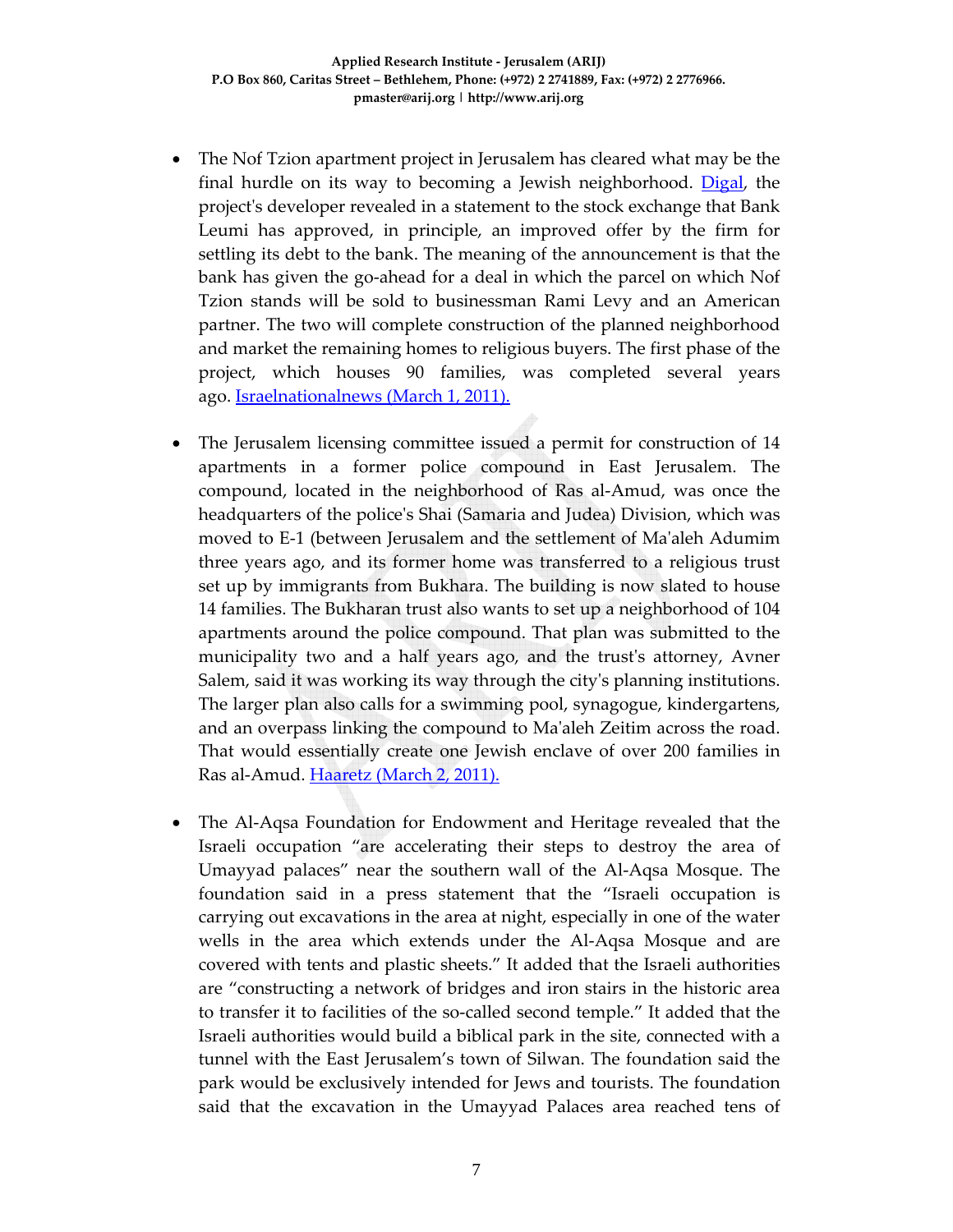meters. It warned that the use of huge machines in the excavation works in the area inflicts serious danger to the foundations of the Al‐Aqsa Mosque, noting that similar excavations, which were carried out in the past, led to cracks in the southern part of the mosque's wall. Al Quds (March 3, 2011).

- The Israeli Municipality of Jerusalem city ratified the project of rebuilding the upper bridge leading to Bab Al Magharbah in the old city of Jerusalem. Al Quds (March 3, 2011).
- Israeli Occupation forces closed and without pre-notification Jaba' checkpoint northeast of Jerusalem city and obstructed Vehicular and Pedestrian movement. Al Quds (March 3, 2011).
- Israel plans to construct a security terminal to allow residents of the Shu'fat neighborhood of northern Jerusalem easier access to other parts of the city. The terminal, intended to facilitate vehicular access for the 25,000 residents of Shu'fat who hold blue identity cards, is to be built as a result of a decision by Israelʹs High Court of Justice. It is expected cost close to 100 Million NIS. INN (March 3, 2011).
- The Israeli reconciliation court issued an order to evacuate two Palestinian houses in Beit Hanina city north of Jerusalem city and to hand over the land on which the two houses are built to a Jewish resident called Ezri Ma'ier under the pretext that he owns the land. Wafa (March 4, 2011).
- Israeli police and Jerusalem municipality workers handed out 15 eviction notices, affecting families in the Ar‐Rashid building of East Jerusalemʹs Beit Hanina city. Residents were told to be out of their homes within 10 days, after which the building would be demolished. The building was home to 150 men, women and children and was built in 1997. Maannews (March 7, 2011).
- The Israeli Municipality of Jerusalem city delivered new military orders to several Palestinian houses in Jerusalem city. The orders included 3 orders in Suweih area in Silwan city and two buildings in Al Issawiya. In addition, two residential buildings were handed demolition orders under the pretext of lacking building permits. The first building includes 16 apartments in Al Marwaha area and the second building includes 8 apartments. The municipality also handed demolition orders to two houses in Wadi Ad Dam area in Beit Hanina city and another demolition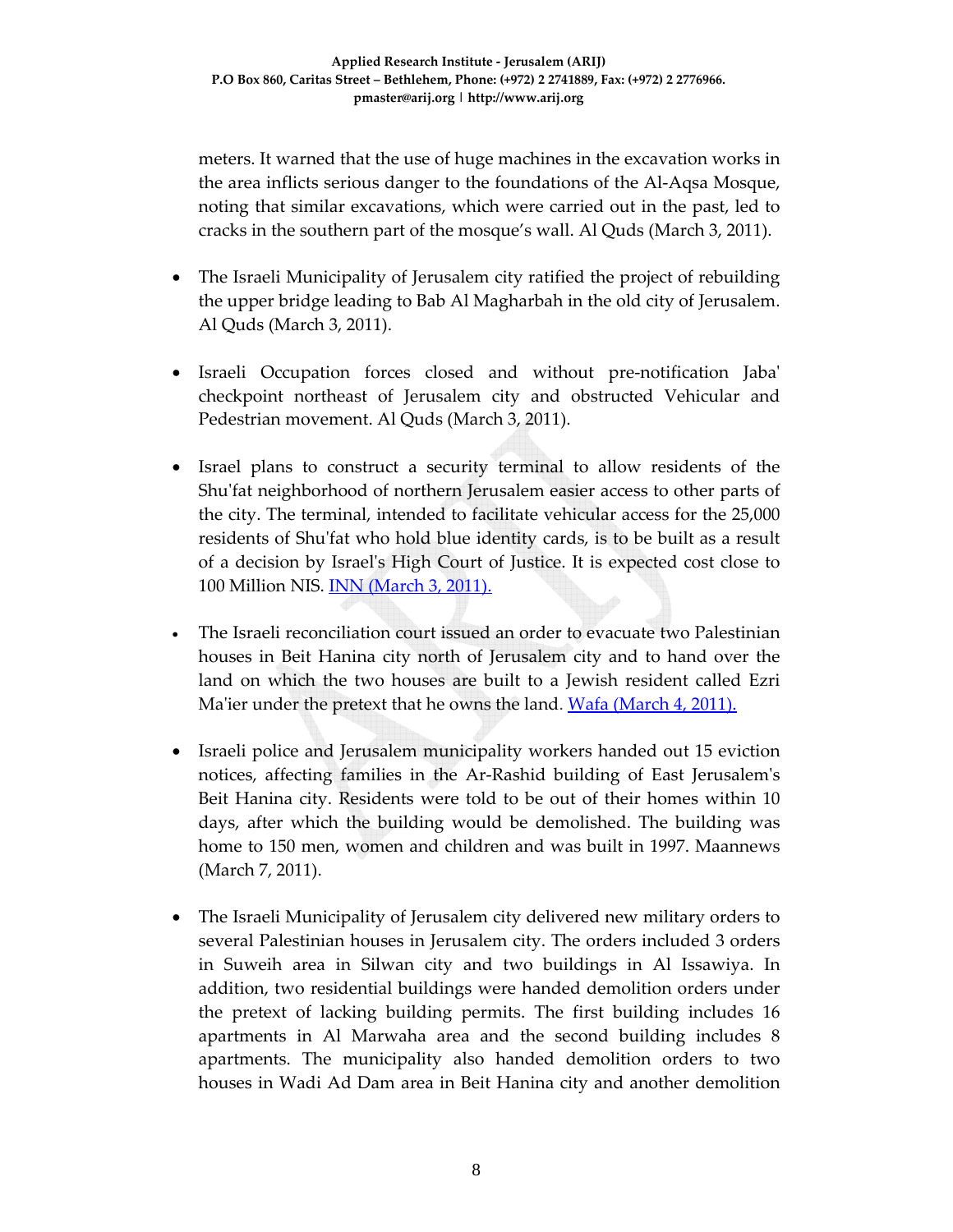order to the house of resident Hussein Ahmad Abdel Jawad located near Al Iman School in Beit Hanina city. Al Quds (March 7, 2011).

- The Israeli Municipality of Jerusalem city notified a residential complex in Beit Hanina city north of Jerusalem with demolition. The complex is called Al Rasheed Tower and is owned by Muhammad Hillal Al Najjar. The Israeli Occupation Municipality team delivered the demolition orders to families living in the complex and gave them 10 days to vacate the complex in order to demolish it under the pretext of lacking permits. The Complex is composed of four floors and one roof, where three of these floors have building permits, while the remaining floor was built without a building permit. Families living in the apartment are Abu Libdeh Family, Ahmad Qarraʹien, Ali Fakhri Al Haj, Fadi Abu Mannah, Haytham Yaghmour, Iyad Tayyem Izdihar Al Najjar, Izdihar Al Najjar, Mousa Al Qawasmi, Muhammad Abu Harthya, Rafieq Al Miqdadi, Taha Ali Al Najjar, Taha Ali Al Najjar, Uʹthman Fakhri Al Haj, Zahya Ghyada. Al Ayyam (March 7, 2011).
- The Israeli Occupation forces issued a military order to confiscate 480 dunums of lands of Abu Dis city in Jerusalem in Abu Hindi lands and Ali house to continue the construction of the Israeli Segregation Wall. Al Quds (March 9, 2011).
- The government‐owned Company for the Reconstruction and Development of the Jewish Quarter in the Old City of Jerusalem is trying to evict a resident because he isnʹt Jewish. The resident, an evangelical Christian, is renting an apartment from Lorena Sokolovsky, the mother‐in‐ law of Jerusalem Mayor Nir Barkat. Haaretz (March 9, 2011)
- Right-wing Israelis are expected to move into a room in an East Jerusalem Palestinian familyʹs home on Monday, after a court sided with their claim. The Hamdallah family and American millionaire and settler patron Irving Moskowitz have been fighting an 11‐year court battle over the home. Now, Israeli authorities are expected to force the Hamdallahs to evacuate a room and their yard to make way for Israelis, who are likely to encumber their neighbors' day-to-day routine. *Haaretz* (March 10, 2011).
- An Israeli court has issued a temporary injunction on selling luxury lots on the site of the historic Palestinian village of Lifta, whose residents were expelled and forced out in 1948. Israeli Judge Yigal Marzel issued a temporary injunction ordering the Israel Land Administration to freeze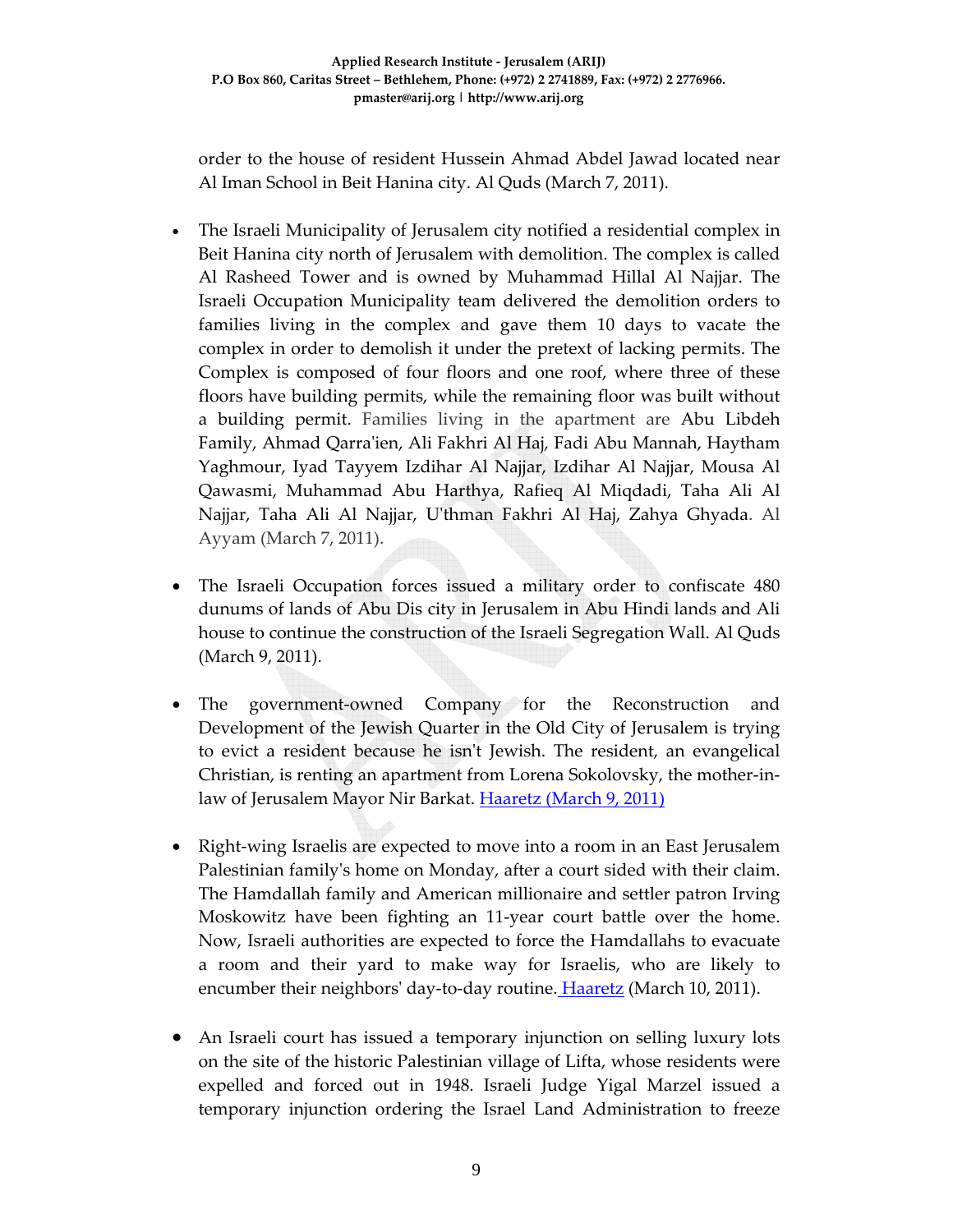publication of the results of a tender to lease plots for building in the historic Palestinian village of Lifta. The tender was issued following the Jerusalem Municipality approval of construction of 268 housing units, one hotel and a number of community institutions on the site of the ancient Palestinian village, the residents of which were expelled in 1948. Al Ayyam (March 10, 2011).

- The Israeli municipality of Jerusalem city started recently replacing the names of some streets and alleys in the Old City of Jerusalem, with new names. For example, Al hadid Gate area of the old city was renamed to "monastery of Bacillus"- a Greek monastery located in the same neighborhood ‐ although the name of the street known as Al hadid Gate No. (1). and it is registered so in his identity card. Al Quds (March 10, 2011).
- Resident Abdel 'Aziz Saleh Dabash was forced to demolish his 160 square meters house in Sur Baher city south of Jerusalem allegedly for building without permit. The house is inhabited by 4 family members. Al Quds (March 15, 2011).
- Resident Raja'i 'Arafat Abu Nab from Silwan city in Jerusalem was delivered a military order which states that settlers are to take over his house under the pretext of not paying a 800 thousand NIS fine that was imposed on him since 2008 for a piece of land he owns and Israeli settlers claim ownership of the same land. The order states that resident Abu Nab should evacuate his 2 and a half storeys house (400 square meters) which is inhabited by 7 families (45 family members). Al Quds (March 16, 2011).
- The Israeli Supreme Court decided to cut off part of Bab Al Rahma (Gate of Mercy) cemetery and convert it into a biblical garden and prevent Muslims from burying their dead from in it beginning from the 10th of March 2011. The area of the cemetery is about 23 dunums and extends from the Lionʹs gate until the end of Al Aqsa Mosque wall, near the Umayyad palaces of the South Eastern part of the city. Al Quds (March 17, 2011).
- An Israeli military order to evacuate, within 60 days, Abu Nada Coffee shop in Al Musrara neighborhood in Jerusalem city under the pretext that "the third Generation" cancels the lease. Al Quds (March 17, 2011).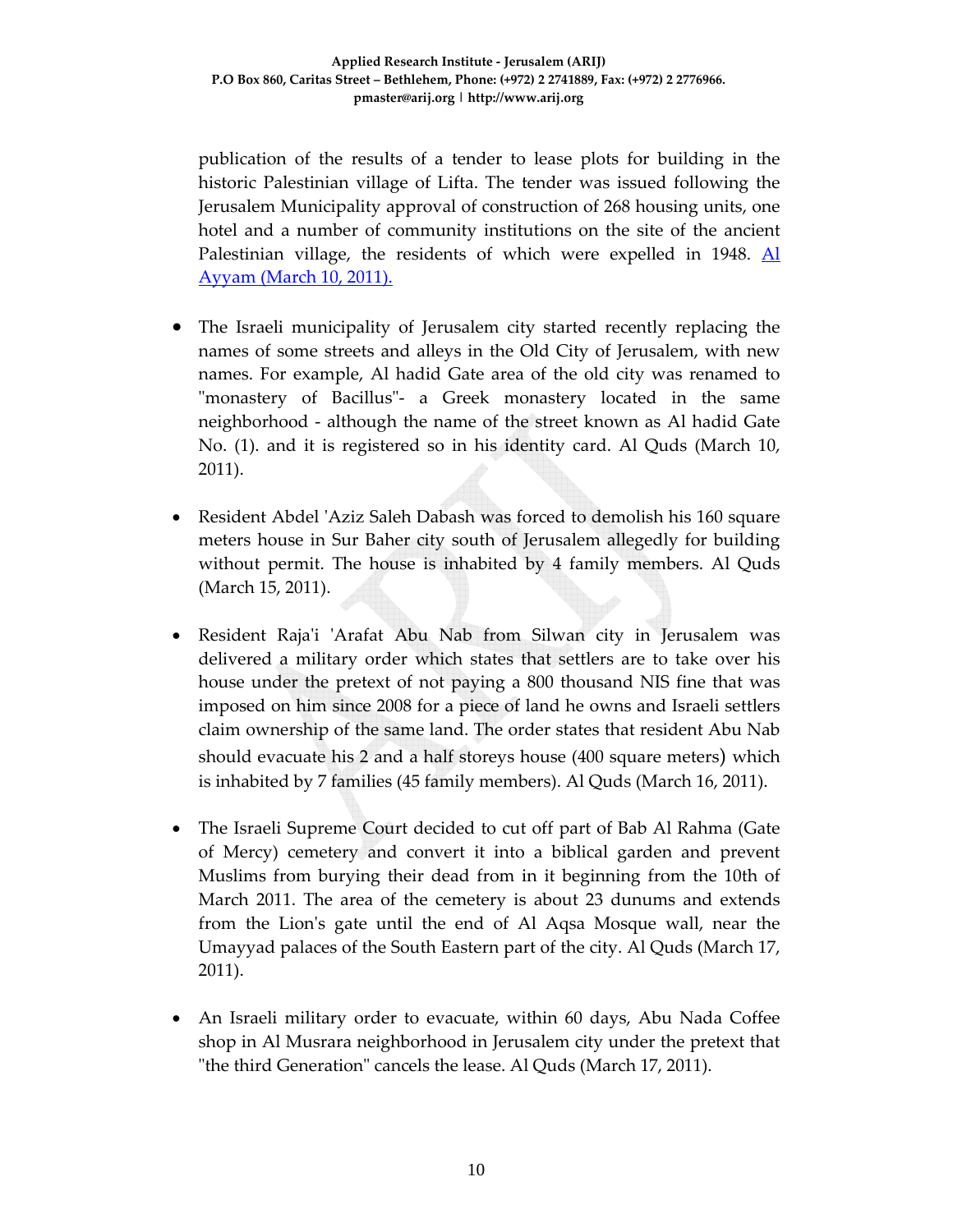- Israeli Occupation forces warned 6 Bedouin families from Al Saray'a tribe in Abu Hindi Valley northeast of Jerusalem city and living close to Kedar settlement to evacuate their homes and properties preparing to demolish them under the pretext of being illegally living in the area. The land where Al Saray'a tribe is living was targeted with a military order in the beginning of the month to continue the construction of the Israeli Segregation wall. Wafa (March 17, 2011).
- The Israeli Municipality of Jerusalem designated an amount of NIS 800 million to rehabilitate "Hizkyahu pool" which is located 200 meters from Bab Al Khalil (Jaffa Gate) in Jerusalem city. Al Quds (March 26, 2011).
- Israeli Occupation soldiers raided Shu'fat refugee camp and Ras Shihada outskirt and Al Salam outskirt and set up temporary checkpoint on the road connecting the three areas and caused obstruction to the movement. Al Ayyam (March 29, 2011).
- The Israeli occupation authority (IOA) is planning to build 1608 new housing units in eastern Jerusalem. The planning and construction committee of the Israeli municipality of Jerusalem would endorse a new neighborhood in Jabal Abu Ghneim of 983 units in two weeks. Another 625 housing units would be built in Pisgat Ze'ev in line with plans to expand existing settlement. The committee is pondering 2200 other units in Ramat Shlomo also in east Jerusalem. Al Quds (March 30, 2011).
- The Israeli regional committee for building and planning will discuss next Monday a new plan which will come over 622 dunums of lands of Al Issawiya and At Tur communities in East Jerusalem to build parks and 3 public buildings and tour sites. The plan holds number 11092. PNN (March 31, 2011).

### **Ramallah**

- Israeli Occupation forces closed 'Atara checkpoint close to Birzeit town north of Ramallah city in the face of the vehicular and pedestrian movements. Al Quds (March 3, 2011).
- Hundreds of Israelʹs settlers gathered near the village of An‐Nabi Salih in the Ramallah Governorate. Maannews (March 7, 2011).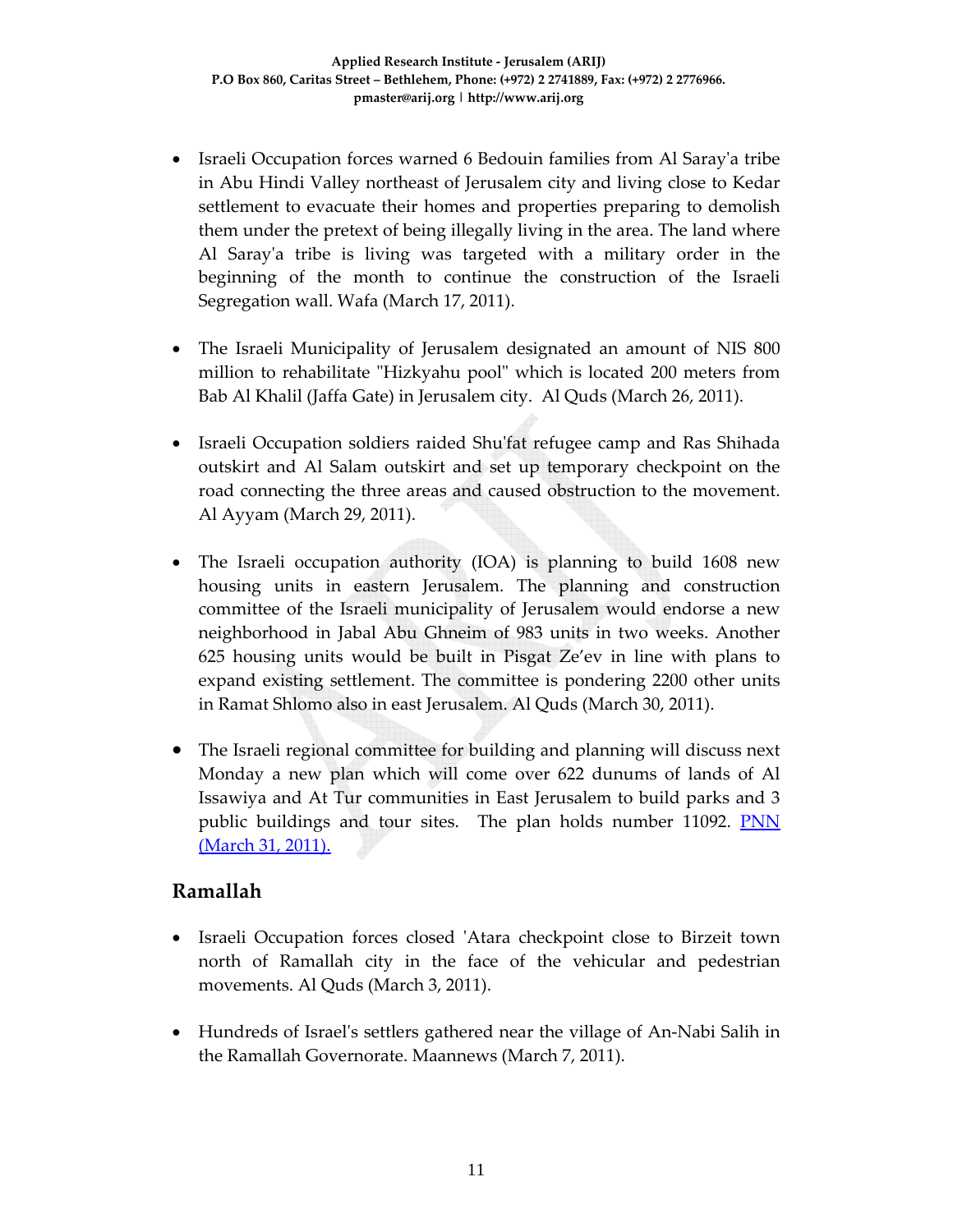- Despite razing orders issued by the Israeli Supreme Court, Israeli settlers from "Beit El" have built 48 housing units without permit on Palestinian private land since the end of the construction freeze. Last December, Yesh Din filed a petition with the High Court of Justice on behalf of landowner Abdul Rahman Kassem from the village of Dura al‐Kara, to stop construction and prevent settlement there. In a hearing held one month later, the court issued an order prohibiting all construction work at the site. Supreme Court President Dorit Beinish leveled criticism at the state for failing to implement razing orders. **Ynetnews** (March 7, 2011).
- Israeli settlers of Beit IL Settlement stormed two empty houses owned by Bashar At Taweel and Abdel Jalil Hamdan and destroyed houses' contents. Al Quds (March 13, 2011).
- Israeli settlers of Beit El settlement set fire into three Palestinian cars in Ad Dahiya area near Al Jalazon refugee camp north of Ramallah city. The cars are owned by Kamel 'Urabi Nakhlah and Ziad Taleb Az Zeitani. Wafa (March 14, 2011).
- Israeli Occupation forces hindered farmers of Niʹlin village west of Ramallah city from accessing their lands located west of the Israeli segregation wall by closing the wall gates leading to the lands. Al Quds (March 22, 2011).
- Israeli settlers of 'Adi Ad outpost established on lands of Al Mughayer village northeast of Ramallah city hindered farmers of the village form ploughing their lands even though they have the ʹpermitsʹ needed from the Israeli side. Wafa (March 23, 2011).
- The Israeli Occupation army closed, and without pre-notification, 'Atara checkpoint near Birzeit town and obstructed movement. The army manning the checkpoint carried out a thorough inspection to vehicles and people accessing the checkpoint. Wafa (March 23, 2011).

### **Jenin**

• The Israeli Occupation forces raided Jabʹa village south of Jenin city and set up two military checkpoints; the first at ʹAnza village south of Jenin city while the second was set up at Tʹinnek village west of Jenin city. The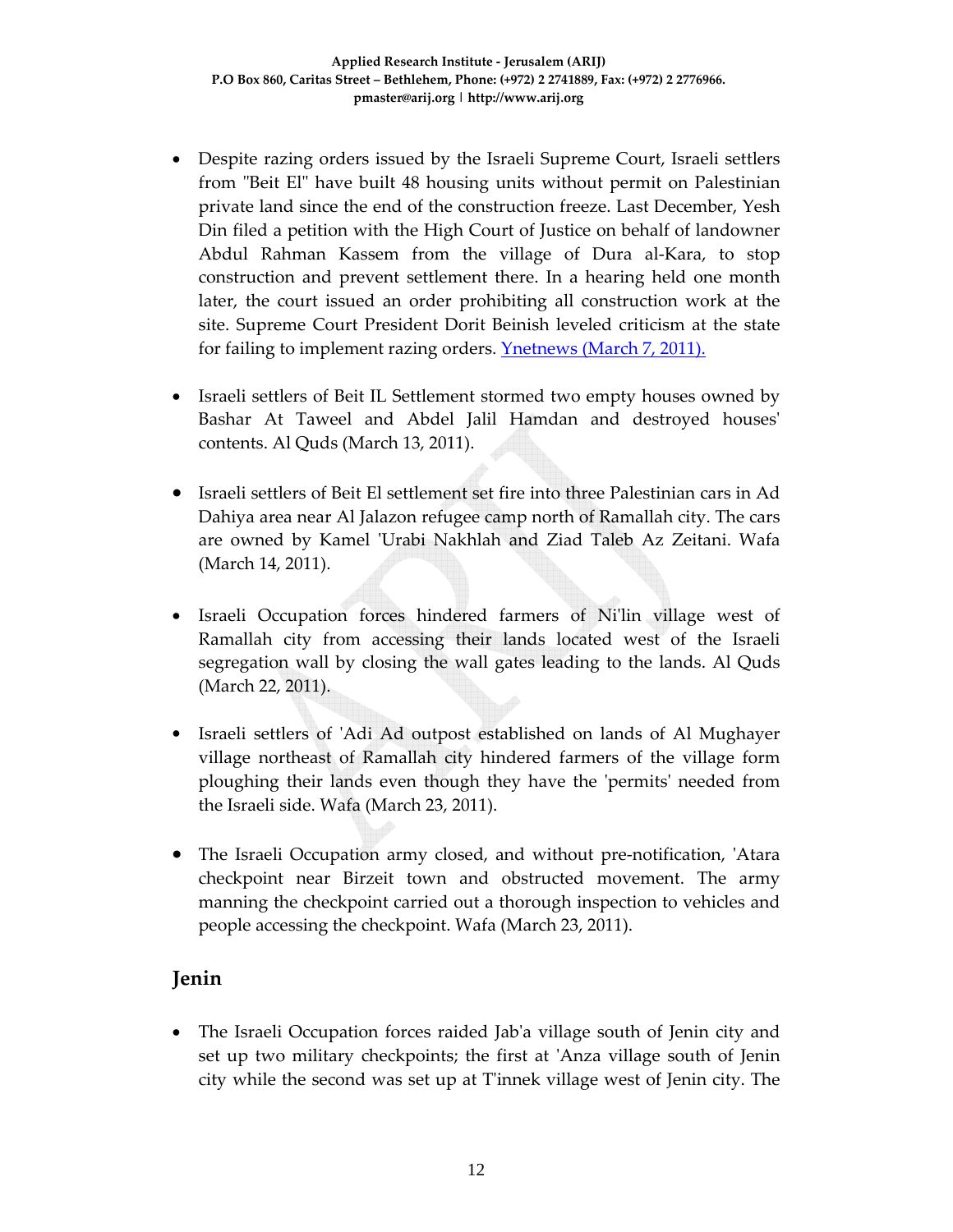IO soldiers manning the two checkpoints caused obstruction to Vehicular and Pedestrian movement. Wafa (March 1, 2011).

- The Israeli Occupation forces raided a number of Palestinian houses in ʹAjja village south of Jenin city and caused damages to the properties. Raided houses are owned by Sami Hilmi Maʹali, Iyad Mahmoud Tawfeeq and Waleed Rafeeq Maʹali. Wafa (March 1, 2011).
- Israeli Occupation forces raided Seiris village south of Jenin city and set up a military checkpoint between the village and Al Farʹa refugee camp and obstructed pedestrian and Vehicular movements. Wafa (March 4, 2011).
- The Israeli Civil Administration handed residents of Barta'a Ash Sharqiya village southwest of Jenin city military orders to demolish their animal barns and under construction houses. Threatened structures are owned by Farouq Muhammad Qabha (who owns a farm and two sheep barns), Muhammad Hasan Qasem Qabha and Abed Hussein Qabha (they own two sheep barns), Shadi Mustafa Khalil Qabha and his brother Muhammad, and muhammad Talʹat Qabha and Jawad Ahmad Hussein (orders to demolish their houses), and Muhammad Tawfeeq Qabha (an order to demolish a chicken barracks that has 12 thousand birds). Maannews (March 8, 2011).
- Israeli occupation forces raided several Palestinian communities in Jenin Governorate such as Deir Ghazala village, Deir Abu Da'if, Beit Qad, 'Arrana, 'Arbouna and Al Jalama. The IOF also set up a military checkpoint at Al Jalamah village entrance and soldiers manning the checkpoints carried out a thorough inspection to Palestinian accessing the checkpoint. Wafa (March 15, 2011).
- Israeli Occupation forces manning Dahr Al Maleh Iron Gate established on the wall that is separating Imreeha village from Tura Al Gharbiya obstructed the access of Palestinian students from Imreeha village by closing the gate for hours. Al Ayyam (March 17, 2011).
- Israeli Occupation forces stormed the store of Khamis Khalid Yasin in ʹAnin village west of Jenin city and questioned him. Al Ayyam (March 14, 2011).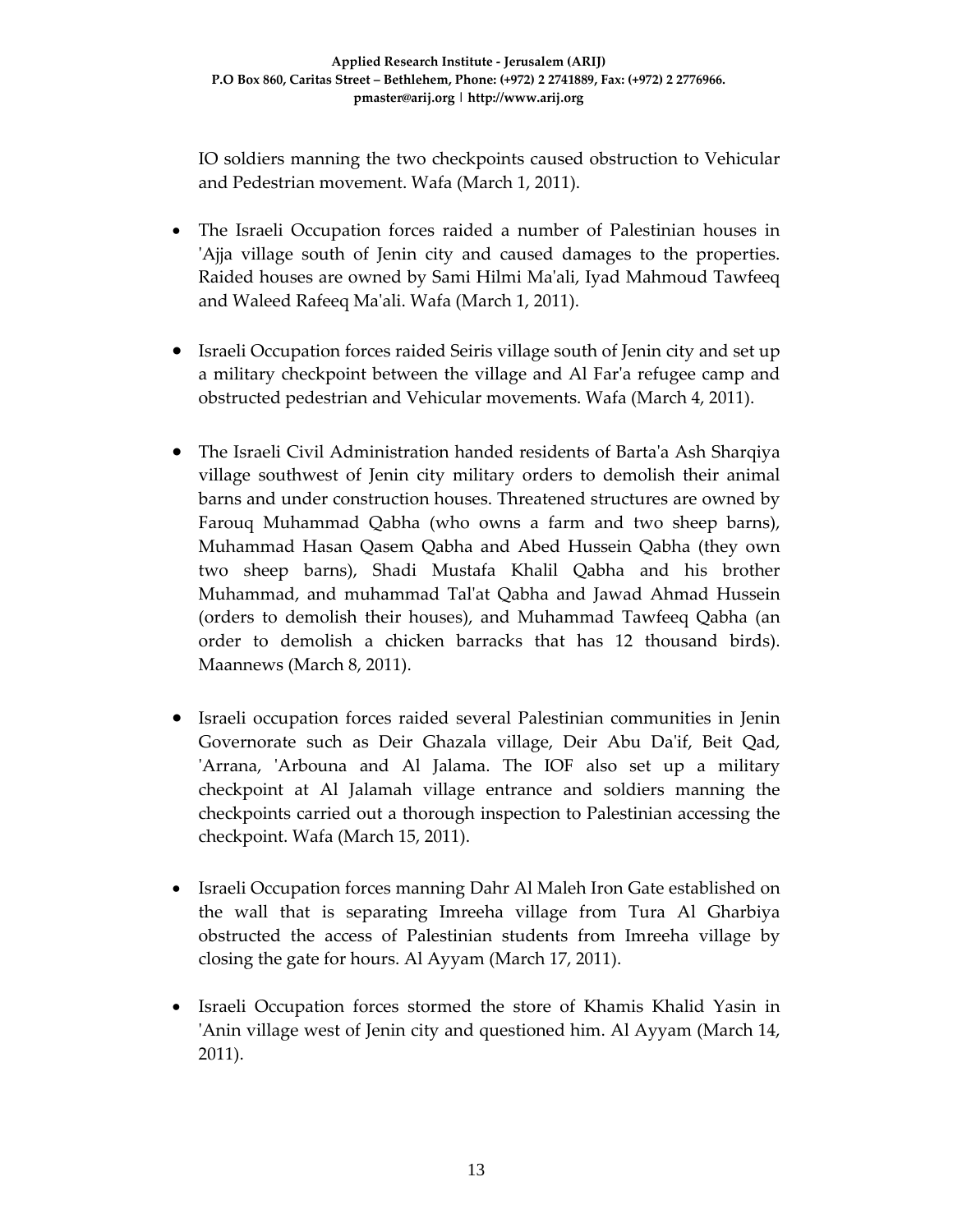- Israeli occupation forces stormed the houses of Sameer Ali Turkman and Najeh Lutfi Sharqawi in Al Zababdeh village south of Jenin city and caused damages to the contents. Al Ayyam (March 18, 2011).
- Israeli Occupation forces delivered a number of Palestinian citizens in Ya'bad village in Jenin Governorate military orders to demolish coal factories under the pretext of being illegally built in the area. Orders were received by: 'Abed Yousif Abu Baker, Mahmoud Ahmad Jaber Abu Baker, Kayed Mahmoud Tawfeeq Abu Baker, Mansour Muhammad Abu Baker, Ahmad Saleem Abu Baker, Naser Sameeh Abu Baker, Fathi Maʹrouf Abu Baker, ʹAllam Mustafa Abu Baker, Ashraf Muhammad Yousif Abu Baker, Mustafa Ahmad Theib Abu Baker, Naser Ahmad Theib Abu Baker, Muhammad Sadeq Abu Baker and Yousef Kamel ʹAbbadi. It is worth mentioning that around 400 Palestinian people depend on the work of these factories in addition to 100 workers who work in them. Al Quds (March 19, 2011).
- Israeli occupation forces stormed 'Arraba and Kafr Ra'I villages south of Jenin city and set up a temporary checkpoint on the road connecting the two villages. Wafa (March 23, 2011).
- Israeli Occupation Authorities ordered Al Mafahem Area owners south of Ya'bad village in Jenin Governorate to immediately evacuate the area. Of the 20 owners, the following was known: Abdel Fattah Abu Baker. Al Ayyam (March 26, 2011).

### **Nablus**

- Israeli settlers damaged houses and cars in the Palestinian village of Huwwara Nablus Governorate in an apparent show of anger over the Israeli demolition of homes in an unauthorized settler outpost. Settlers smashed windows of seven Palestinian cars and threw a fire bomb at a Palestinian house owned by Rabi Taha As‐Sebty. Settlers also threw petrol bombs into a house, broke the windows of another, and burned several cars in the overnight rampage before moving on to nearby Burin village where IO soldiers prevented them from attacking the village's mosque. Haaretz (March 1, 2011).
- Israeli settlers attacked the house of Rabeʹ Taha Ad Dumeidi and caused injuries to him and his wife, Settlers also attacked the house of Rabeʹs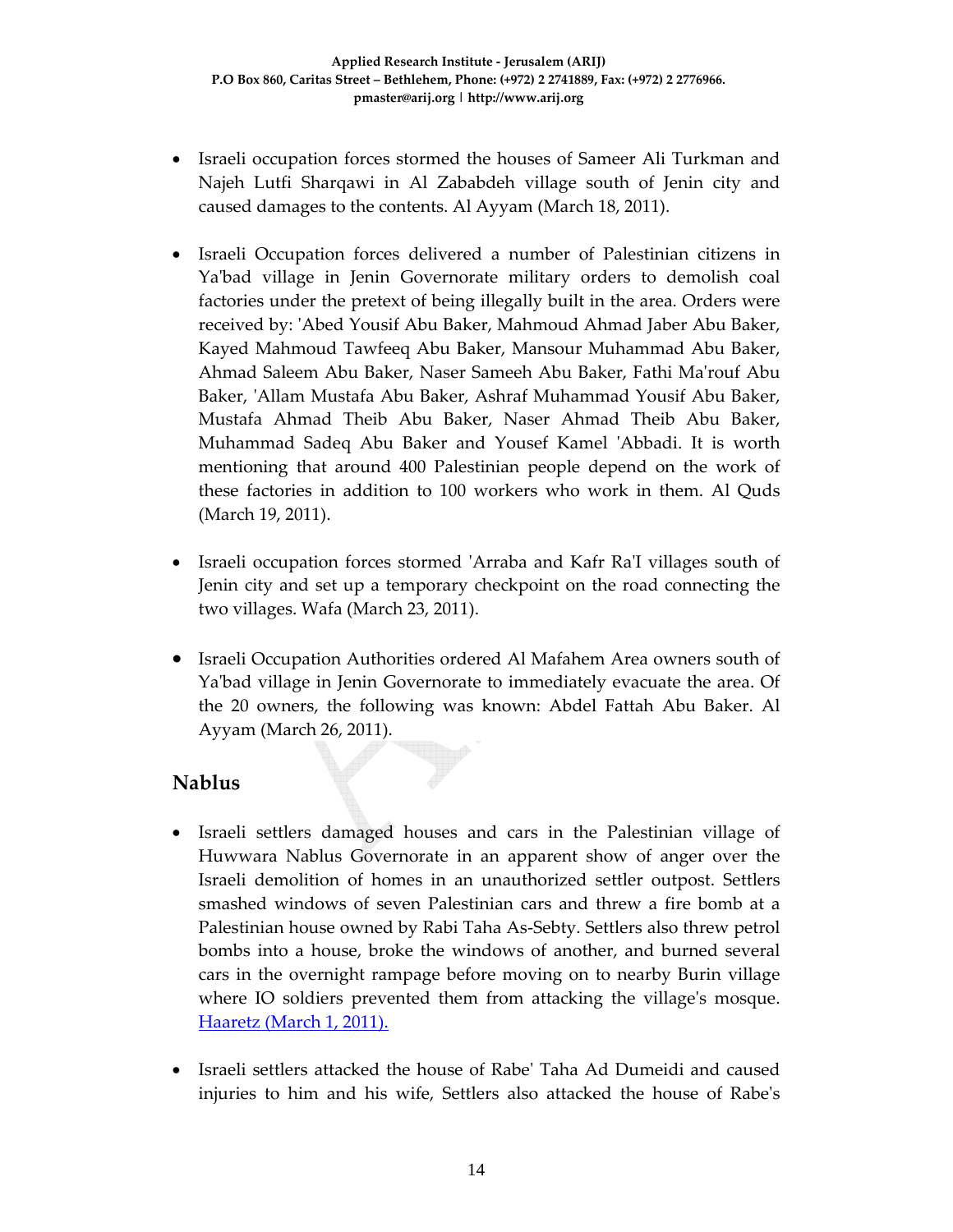house and set fire to his car and completely burnt it. Al Ayyam (March 1, 2011).

- Israeli Settlers began expanding an illegal outpost south of Nablus, adding several caravan homes to the area north of the Eli and Shilo settlements. The expansion came the day after Israeli government officials announced that outposts built on privately owned Palestinian lands would be dismantled. Maannews (March 2, 2011).
- The Israeli Occupation forces took down structures in the illegal settlement outpost Havad Gilad near Nablus in the northern West Bank which led to spike in violence perpetrated by settlers against Palestinians. Following the razing of the outpost buildings, settlers firebombed a Palestinian home, blocked road, smashed shops and damaged Palestinian cars in line with their "price-tag policy" to make Palestinians pay for perceived anti‐settler actions by the Israeli government. March 2, 2011).
- The Israeli Occupation bulldozers demolished for the sixth time on row around 30 tents and animal barns in Kherbit Tana in Nablus Governorate that were rebuilt after the previous demolition which took place on February 20, 2011. Maannews (March 2, 2011).
- Israeli settlers added a number of new Caravans to Yash Adam outpost established on lands of Qaryut village in addition to expanding Shilo settlement. Maannews (March 2, 2011).
- Israeli settlers of Shilo settlement cut 500 Olive saplings in Qusra village southeast of Nablus city. The uprooted trees belonged to Deiba Abdullah Hasan, Abdel Majid Tawfeiq Abdel Majeed Hasan, Mahmoud Abdel Fattah Hasan, Abdel Mun'eim Darweish Hasan, Majdi Abdel Hameed Hasan from the village of Qusra. Wafa (March 4, 2011).
- 9 portable water tankers brought into the hamlet of Khirbet Tana after Israeli Occupation forces destroyed the herder communityʹs wells in January, were confiscated. A group of Israeli military jeeps entered the hamlet and removed all of the trucked-in water carriers that residents use to store drinking water and reserves for animals. The tanks were brought in to assist the herders, whose homes and animal husbandry infrastructure were demolished six times, with five coming since the beginning of 2011. Water tankers are owned by Wasef Abu As Souʹod Hanini, Fayez Hanini, Abdel Hafiz Hanini, Majed ʹAfif ʹAref, Mahmoud Ahmad Nasasra,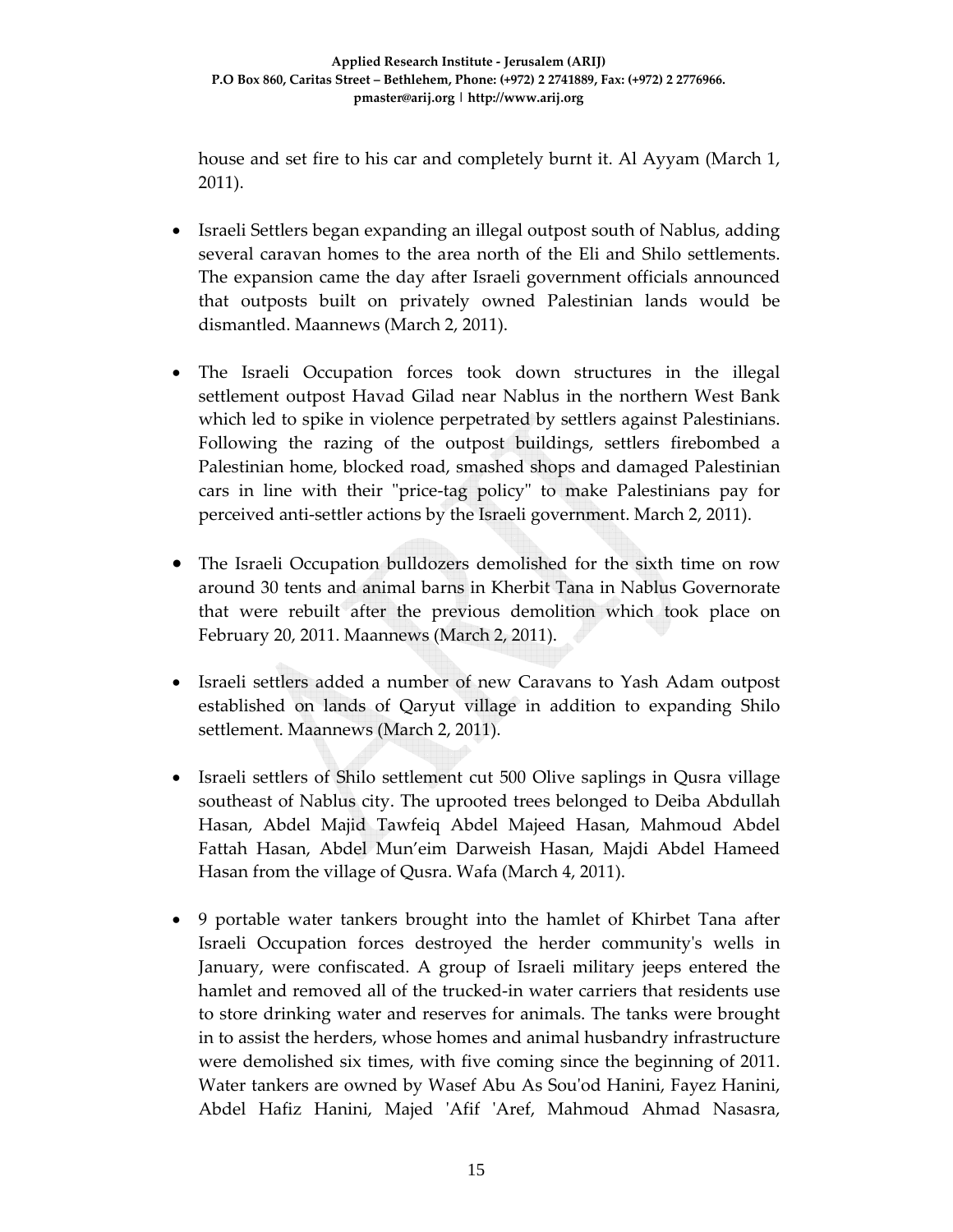Ibrahim Abdel Qader Hanini and Muhammad Tawfeez Nasasra. Wafa & Maannews (March 7, 2011).

- Week after the razing of illegal structures which prompted a series of protests and "price tag" activities, demolished structures in Havat Gil'ad have been rebuilt. In addition, four new structures are being set up. Residents in the Givʹat Menachem outpost have also rebuilt razed structures, including a synagogue and several residential buildings. Ynetnews (March 8, 2011).
- Israeli settlers of Itamar settlement started razing vast areas of Palestinian lands in Selecon hill in 'Awarta village southeast of Nablus city planted with Olive and crops. The settlers also installed two mobile homes in the area preparing to establish a new outpost under the name of Fogel. Wafa (March 15, 2011).
- Israeli settlers started razing vast areas of lands in the northeastern side of Al Yanun village in Nablus Governorate to install Plastic homes. Maannews (March 15, 2011).
- Israeli Occupation forces raided the house of Muhamamd Raja awaad in ʹAwarta village and destroyed most of its contents and forces its dwellers to leave the house under the threat of weapon and confiscated some of the contents. Maannews (March 15, 2011).
- Israeli settlers of Gilʹad outpost uprooted 60 olive trees and 16 Almond saplings in Surra village west of Nablus city in Bir Al Ghazal area owned by farmer Khaled Muhammad ʹAli Hindi. Al Quds (March 15, 2011).
- Israeli Occupation forces closed Jet village road junction on the road linking Nablus Governorate with Qalqilyah Governorate and hindered Palestinian access to the road. Wafa (March 15, 2011).
- Israeli occupation troops blocked off access to agricultural fields near the village of Beit Dajan while bulldozers tore out more than 430 olive trees in At‐Tyur area east of the village belonging to Jamal Abu Kanaan. The trees were uprooted and confiscated. Maannews (March 16, 2011).
- Israeli occupation forces raided the house of Muhammad Raja Awwad in ʹAwarta village in Nablus Governorate and broke its contents after forcing its dwellers to leave the house under threat. Al Ayyam (March 16, 2011).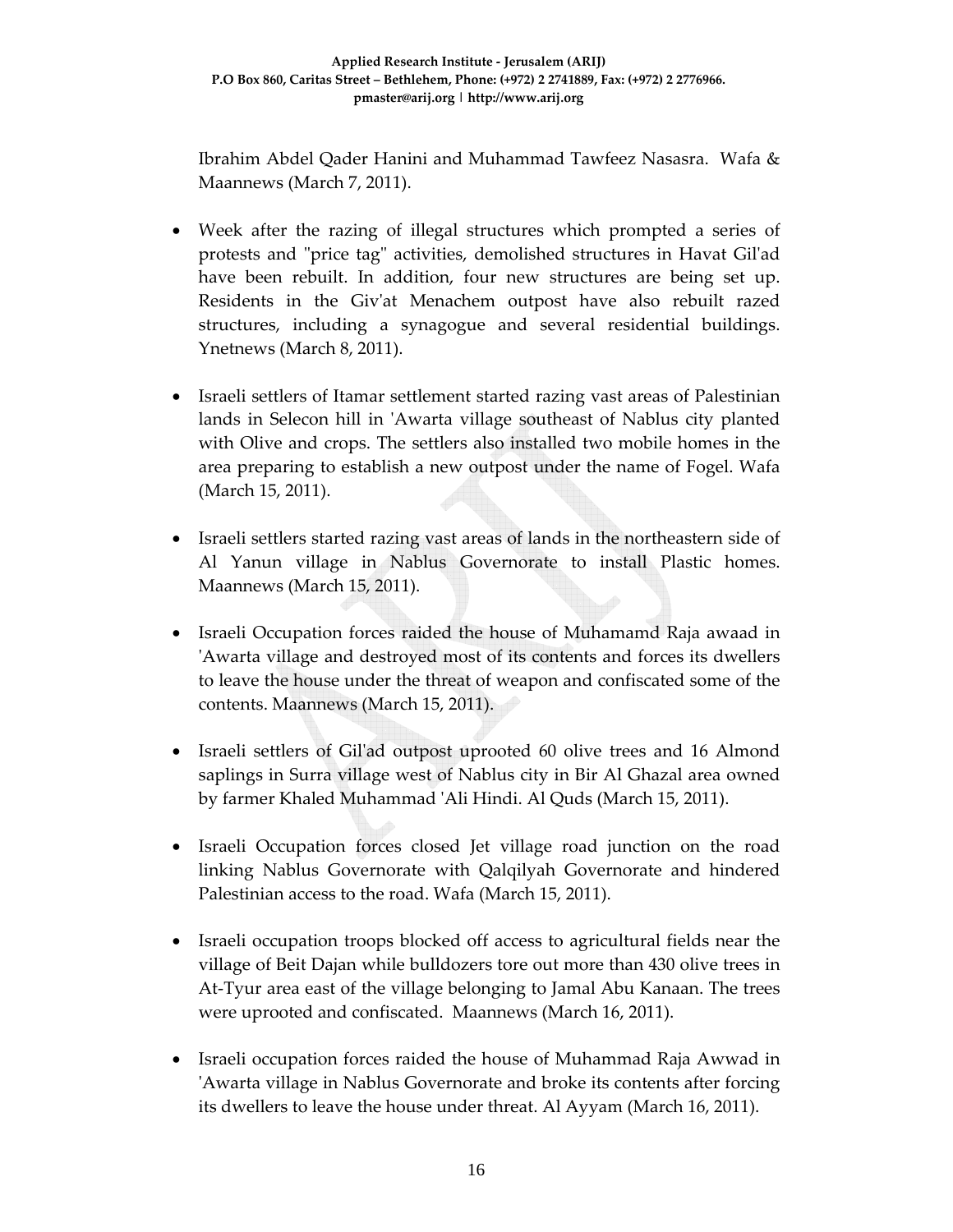- Israeli settlers of Itamar settlement destroyed 100 Olive trees in the eastern side of 'Awarta village southeast of Nablus Governorate and set up a water tank in the place. Israeli occupation bulldozers are still razing lands in Al Bayyada area east of the village to construct a road that leads to the settlement and installed a number of caravans in the place. Wafa (March 17, 2011).
- Israeli settlers uprooted Olive trees and destroyed four water tanks, two of them owned by resident Ghaleb Deiriya, in Al ʹArma area located between ʹAqaraba and Beita villages south of Nablus city. Al Quds (March 18, 2011).
- Israeli occupation forces raided the three storey house of Amjad Awwad in 'Awarta village southeast of Nablus city and detained all family members in one room in the first floor for more than 10 hours and turned the house into a military post. Al Quds (March 23, 2011).
- Israeli Settlers of Itamar settlement uprooted and destroyed agricultural land owned by Palestinian villagers in Aqraba village in Nablus Governorate in the northern West Bank. The Agricultural Work Committees Union recently planted hundreds of seedlings on the targeted land. Maannews (March 23, 2011).

# **Qalqilyah**

- A group of Israeli settlers set fire into two Palestinian cars in Jinsafut village in Qalqilyah Governorate, the first is owned by resident Hamdallah Abdel Karim Abed and the second is owned by resident Najeh Ayyoub. Settlers also threw stones at the house of Thaer Rayeq in the village. Wafa (March 14, 2011).
- Israeli settlers of Karnei Shomron attacked the car of resident Bassam Abu Khaled from Kafr Qaddum village while driving on Nablus‐Qalqilyia road and caused damages to it. Wafa (March 17, 2011).
- Israeli settlers of Kedumim settlement set fire to two Palestinian cars owned by Bishara and Naʹim Tayyem in Al Fandaq village in Qalqilyah Governorate and caused the complete burning of the two cars. Al Quds (March 18, 2011).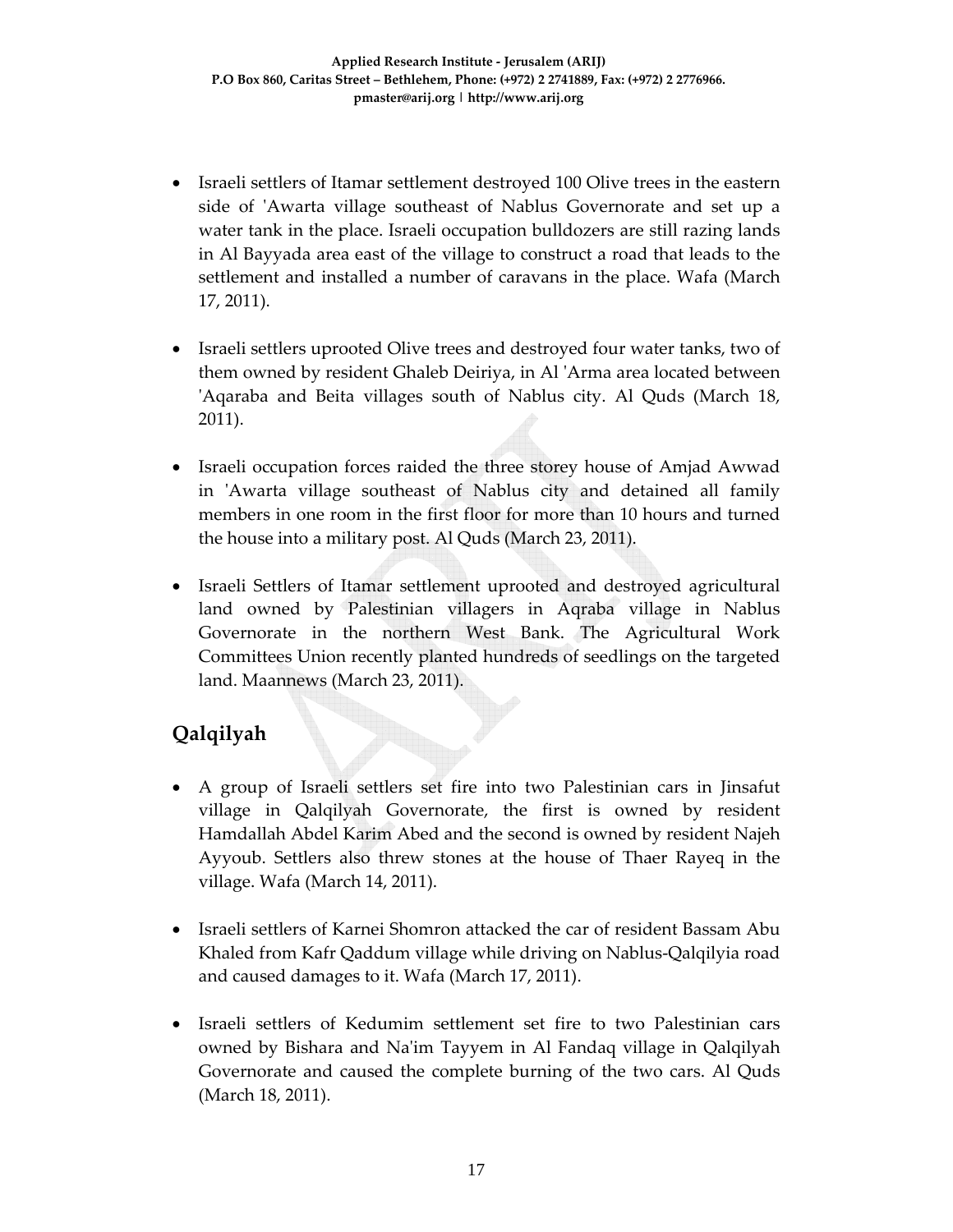## **Tubas**

- Israeli settlers of Masskiyot settlement took over hundreds of dunums of Palestinian lands and planted them with Olive trees after the expulsion of land owners from their lands despite the fact that they have ownership documents of the lands. Al Quds (March 16, 2011).
- Israeli settlers of Maskiyot settlement attacked Wadi Al Maleh area in the northern valleys and set up tents preparing to take over the land. Wafa (March 23, 2011).
- Israeli Occupation Authorities handed over resident Nabeel Mustafa Daraghmah from 'Ein Al Hilwah area in Tubas Governorate a military order to evacuate his tent and leave the area within 24 hours. The targeted area is estimated at 100 dunums of lands. Wafa (March 25, 2011).
- Settlers from the illegal settlement of Masskiyot, protected by Israeli soldiers, installed a barbed wire fence around a Palestinian home. The settlers barred residents from moving inside or outside the house while installing the fence around the barns of sheep and cows there. The owner of the house, Nabil Mutawe said that settlers made death threats against his family. Maannews (March 25, 2011).
- Israeli Occupation forces demolished a tent belonging to a Palestinian family in 'Ein Al Hilwah in Tubas Governorate, a day after Israeli settlers of Masskiyot erected a tent in the same area, on land belonging to Nabil Daraghmeh. Settlers installed barbed wire around the tent, put up Israeli flags and chanted slogans demanding the expulsion of all Palestinians. The next day, Israeli authorities arrived in the village and demolished the tent of Mr. Daraghmeh, but left the settlersʹ tent standing. Maannews (March 26, 2011).
- Israeli Occupation Authorities issued three military orders to evacuate 3 Palestinian families in Kherbit Samra (Samra Hamlet) in Tubas Governorate before demolishing their structures. The orders targeted Mahdi Muhammad Al ʹAmer, ʹAbed Awad Daraghmah and Fawzi ʹAbed Daraghmah. Wafa (March 28, 2011).
- The Israeli Civil Administration handed over residents of Al 'Aqaba village in Tubas Governorate 7 demolition orders to residential and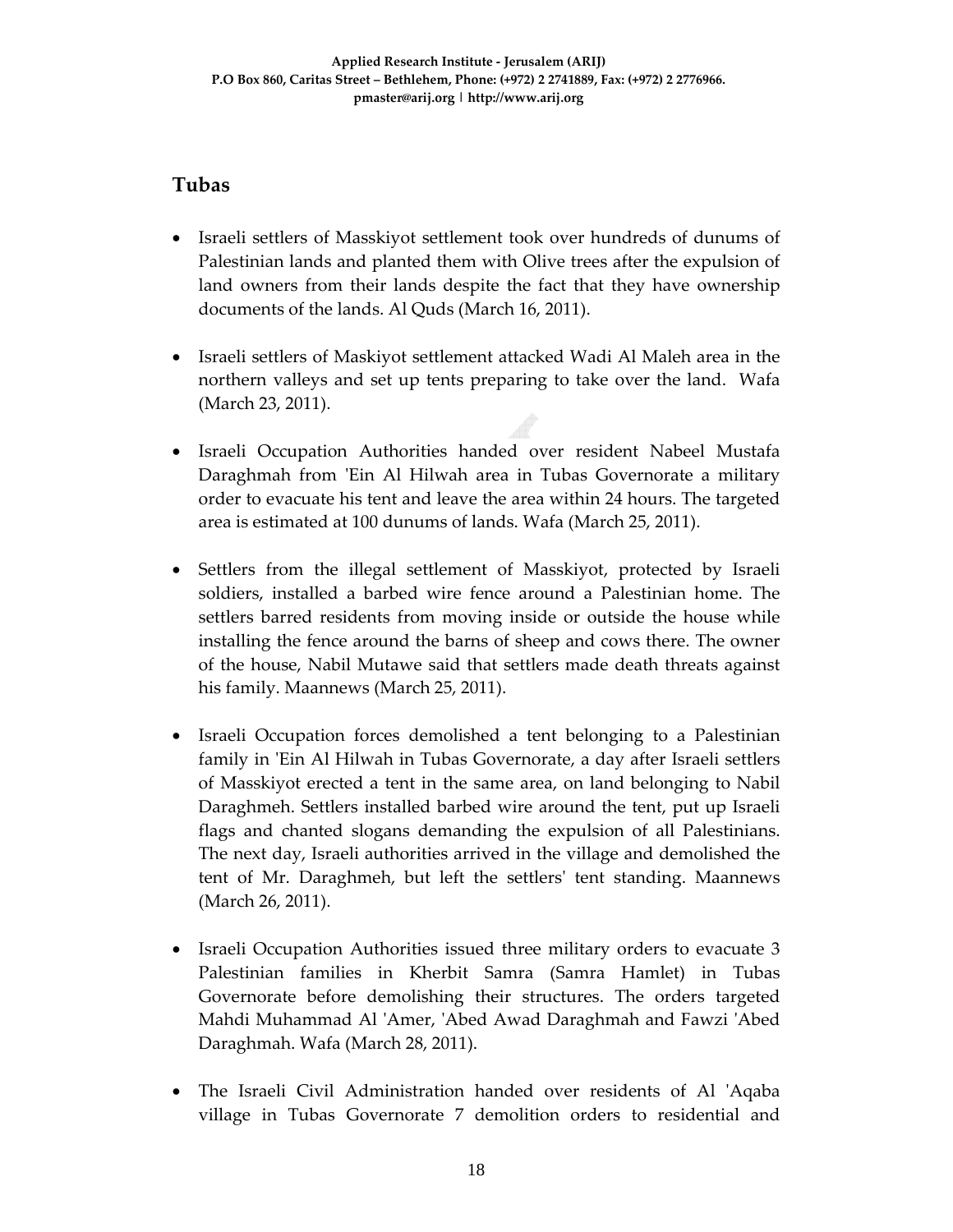agricultural structures in the village allegedly for lacking building permits. Structures are owned by Abdel Naser Ahmad Abdel Rahman Sbeih (Barracks & a house), Khaled Ahmad Abdel Rahman Sbeih (House & Barrcaks), Basem Muhamamd Abdel Rahim Sbeih (Barracks), a 950 meters road and a 400 meters road. Al Quds (March 30, 2011).

## **Jericho**

• Israeli Occupation forces confiscated a number of farm tractors in Al Jiftlik village and took it to Deir Hajla area under the pretext of not possessing identification papers. Wafa (March 30, 2011).

# **Salfit**

- Israeli settlers of Taphuh settlement established on lands of Yasuf village east of Salfit city attacked the car of Muhammad Salah Musleh and damaged it while he was on his way back home. Wafa (March 15, 2011).
- Israeli occupation forces closed an agricultural road called "Al Wad Ash Shami" or "Ash Shami Valley" southwest of Deir Istya village with earth mounds and rocks. The closure will result in hindering Palestinian farmers of Deir Istya from reaching their lands that has access to this road. Al Quds (March 16, 2011).
- Israeli settlers of Taphuh settlement attacked the car of Fathallah Issa Buziya from Kifl Haris village east of Salfit city and destroyed it completely near Zaʹatara checkpoint. Wafa (March 18, 2011).
- A group of Israeli settlers attacked a Palestinian car owned by resident Fathallah Issa Boziya from Kifl Hares village while on his way to Nablus city through Zaʹtara junction and caused damages to the car. Al Ayyam (March 19, 2011).
- Israeli settlers uprooted 20 Olive trees in Kaffet Al 'Amoud area in Wadi Qana (Qana Valley) in Salfit Governorate owned by Abdel Kareem Ahmad Mansour. Al Quds (March 20, 2011).
- A group of Israeli settlers staged into Kifl Hares village in Salfit Governorate to perform religious rites at "An Nabi Yeshe", "Thou An Nun" and Thou Al Kifl" religious sites. Al Ayyam (March 21, 2011).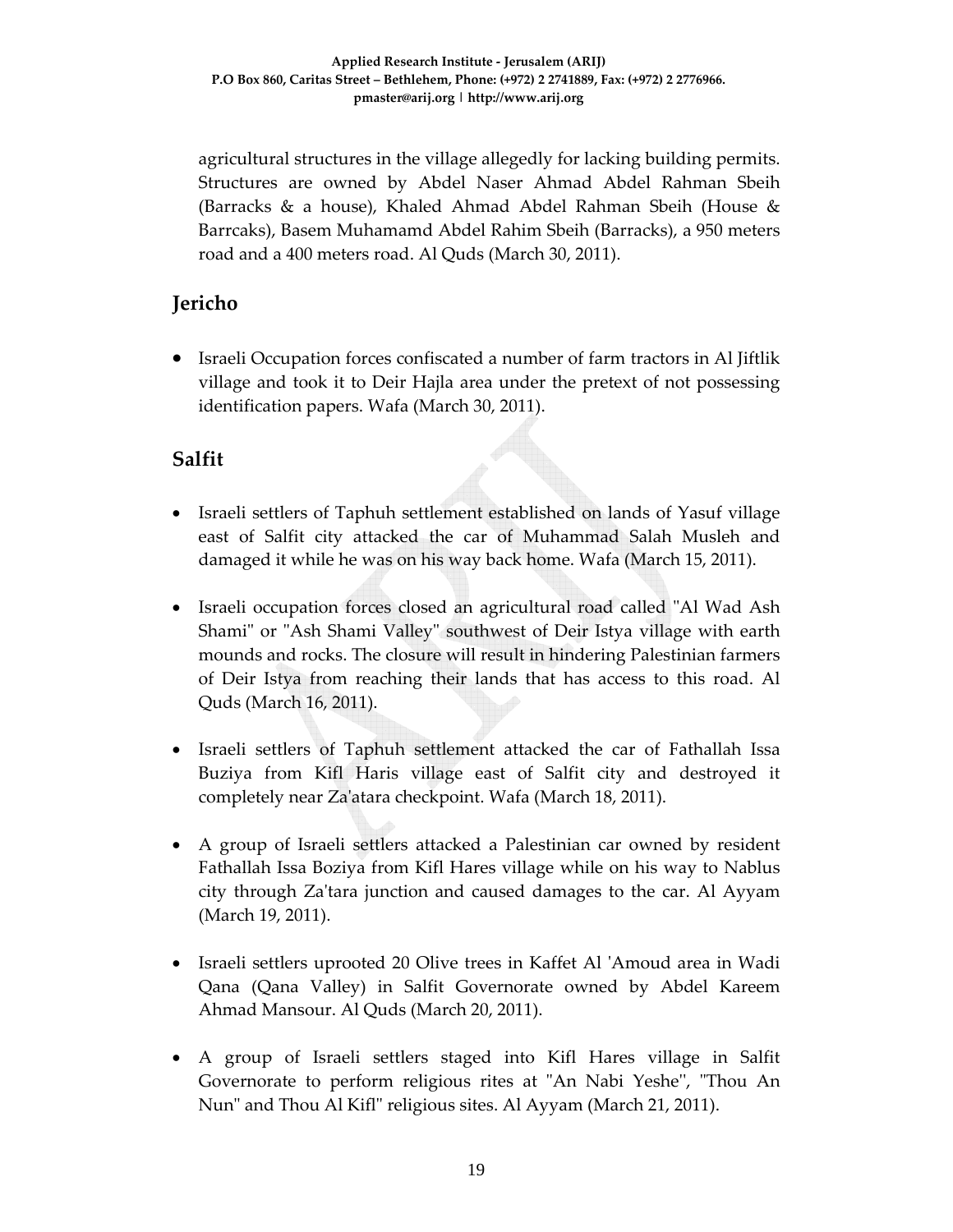- Israeli Occupation Authorities notified resident Kamal Abdel Rahman from Deir Istya village with a military order to evacuate his 12 dunums land located in Hareqet Al Mikhmas area west of the village. The threatened land is planted with Olive trees. Wafa (March 23, 2011).
- Israeli Occupation authorities handed over two residents in Al Baq'an area in Bruqin village in Salfit Governorate halt of construction orders. Owners of the two houses are: Jad Muhammad Hamdan Baker and Ahmad Muhammad Hamdan Baker. These two demolition orders raise the number of threatened houses in the village to 71. Wafa (March 24, 2011).
- Israeli occupation authorities bulldozed "Freedom Road" in the northern West Bank district of Salfit for the second time. The 2 kilometers long Freedom Road was funded by the Palestinian Authority and was constructed at a cost of 400 thousand USD. The project was part of Prime Minister Salam Fayyadʹs plan to build institutions and infrastructure for a future Palestinian state. The road allowed Palestinian families to access their homes, schools, and land and health clinics. Israeli forces kept residents away from the area and attacked locals who tried to defend the road, which provided a lifeline to villagers. Rayan appealed to Fayyad and to international human rights organizations to intervene in Israelʹs aggression against Palestinians and their land. Maannews (March 25, 2011).
- Israeli settlers of Alei Zahav settlement uprooted 21 Olive trees owned by Sami Nemer Ibrahim from Deir Ballut village in Salfit Governorate. Wafa (March 27, 2011).

#### **Gaza**

- Israeli warplanes fired at At Tu'aimat area in Absan Al Kabeera east of Khan Younis city and other areas southeast of the Gaza Strip. The warplanes also fired at the Mosque of ʹAmmar bin Yaser east of Al Qarara town, the airport and Ash Shoka village. Al Ayyam (March 20, 2011).
- Israeli warplanes targeted the main electricity power line which supplies Gaza city and the northern Governorate with electricity and disrupted its functionality. Al Ayyam (March 20, 2011).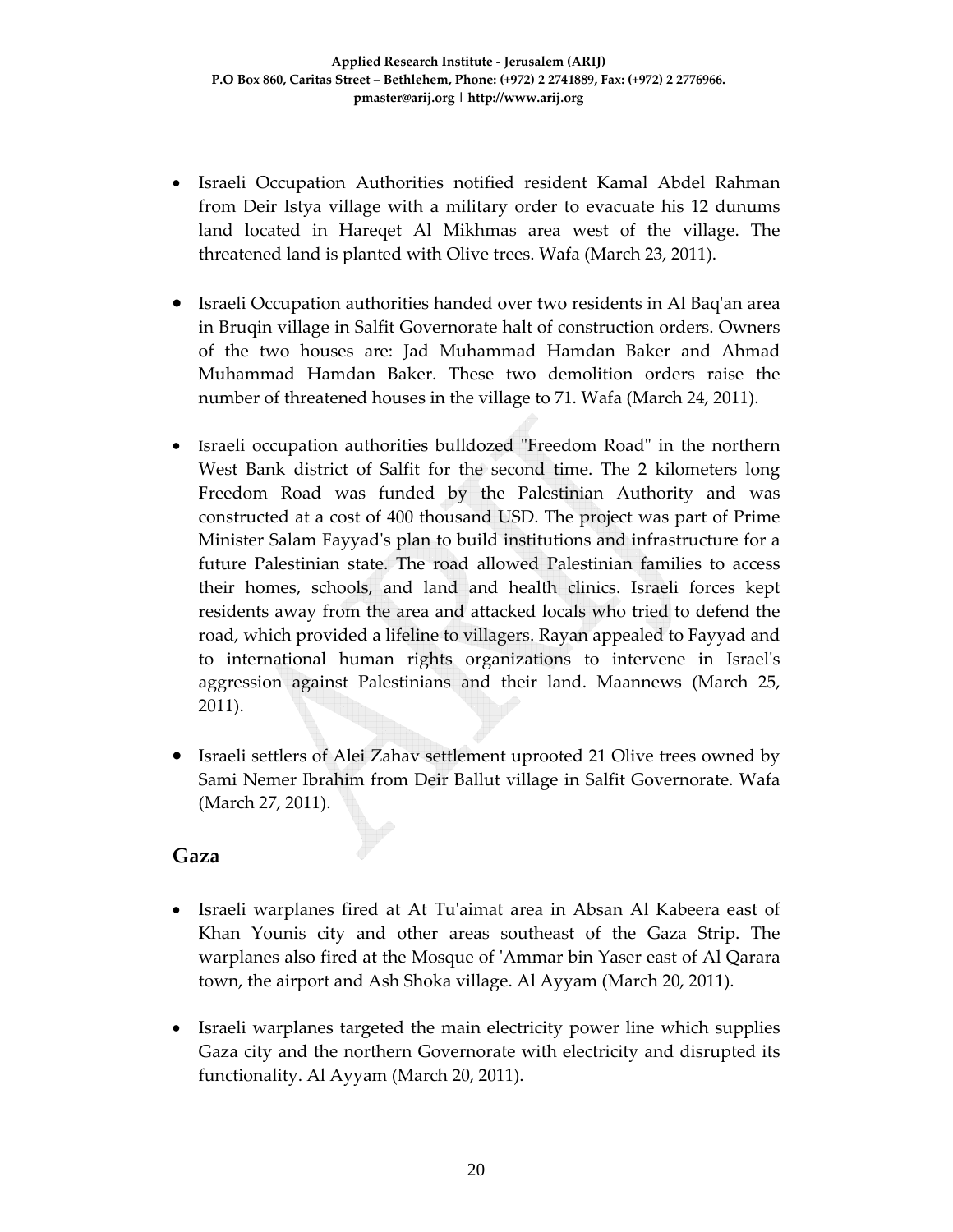- Israeli warplanes fired at a blacksmith workshop owned by Al Zayegh family in Al Zaitoun neighborhood south of Gaza city owned by Ad Daya family. The warplanes also targeted a cement factory in Jabal Ar Rayes area in At Tuffah neighborhood north of Gaza city, a training site in Abraj Al Maqousi (Al Maqousi Towers) area northwest of Gaza City and Ar Rantisi security site in At Tuwam area west of Jabalaya refugee camp and destroyed them completely while caused damages to the neighboring properties. Al Ayyam (March 22, 2011).
- Israeli warplanes targeted a workshop for repairing car tires east of Ash Shuja'iya neighborhood east of Gaza city. Al Ayyam (March 22, 2011).
- Israeli warplanes targeted a brick factory and plastic factory near Al Surani Mountain in Ash Shaʹaf area in At Tuffah neighborhood east of Gaza city. Al Quds (March 22, 2011).
- Israeli Occupation forces shelled on the house of Fa'eq Al Helo family in Ash Shuga'iya neighborhood east of Gaza city and destroyed it completely. Al Quds (March 23, 2011).
- Israeli war planes shelled on the Palestinian Security headquarter northwest of Gaza city and the Gym in the area. The Israeli warplanes also shelled on Al 'Alami wood factory south Al Zaitoun neighborhood and caused severe destruction to the properties. Al Quds (March 25, 2011).
- Israeli occupation tanks caused severe damages to "Star" drinks factory in Al Zaitoun neighborhood southeast of Gaza city which is owned by Murtaja family. Al Ayyam (March 27, 2011).

### **Others**

• The Israeli government will immediately dismantle all illegal settlement outposts built on privately‐owned Palestinian land. The decision, which will be submitted to the High Court of Justice in response to 15 petitions demanding the outpostsʹ demolition, will apply to at least three outposts inhabited by about 100 families. At the same time, however, the government will begin legalizing illegal outposts built on state land. The decision was approved unanimously by the "septet" forum of top cabinet ministers. Haaretz (March 1, 2011).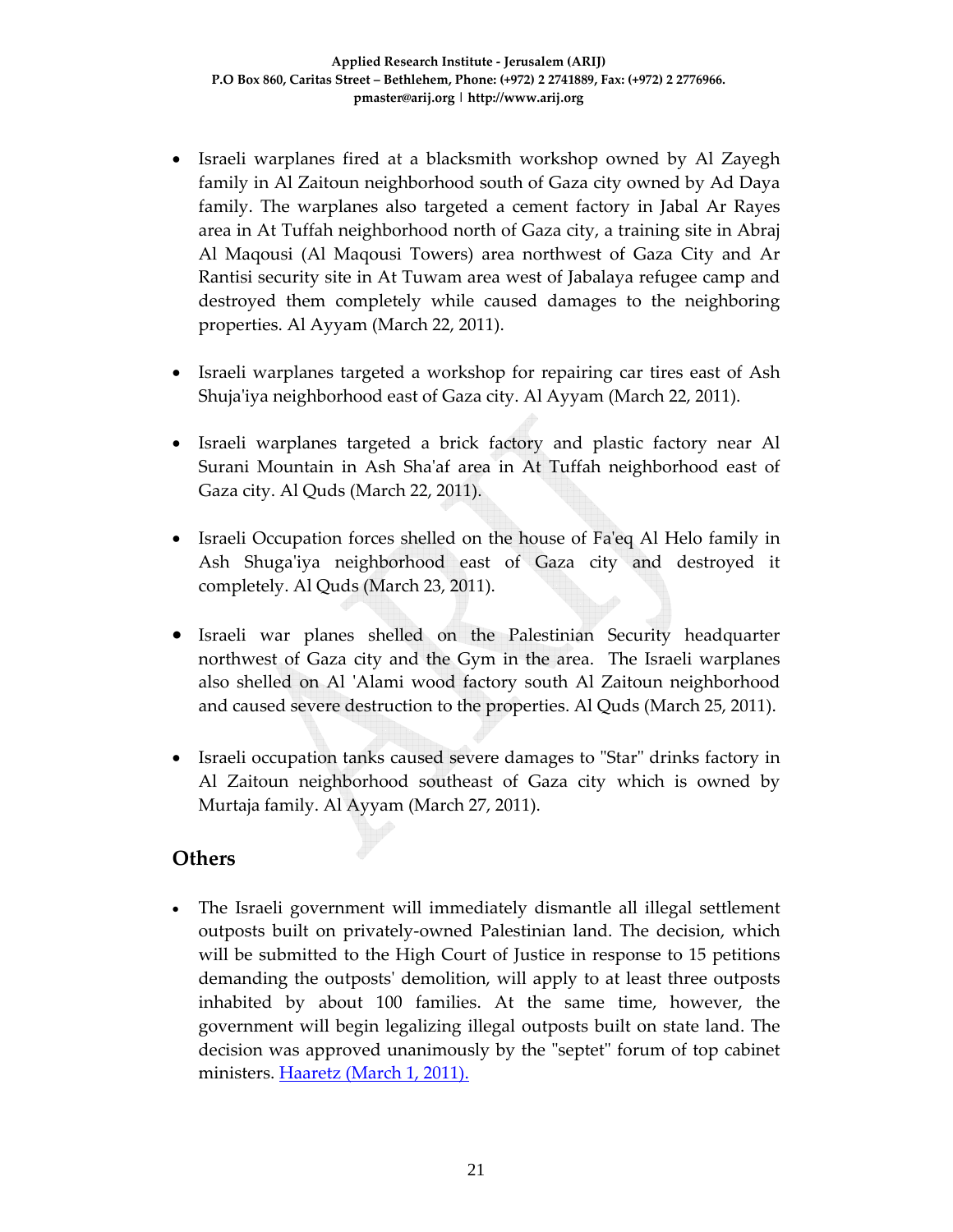- The Israeli Prime Minister Benjamin Netanyahu's government has ordered the state to demolish all illegal West Bank outposts built on private Palestinian land by the end of 2011. The Israeli cabinet decision was made in response to a petition submitted by the Israeli NGO Peace Now, demanding that the government put into effect a demarcation order already issued regarding six contentious outposts: Ramat Gilad, Mitzpe Yitzhar, Givat Har'eh, Givat Asaf. Ma'aleh Rehavam and Mitzpeh Lachish, at the same time, however, the government will begin legalizing illegal outposts built on state land. At least 70 Israeli outposts are located on private Palestinian land, of these, 16 are fully on private land and 54 are partially on private land. Of the 16, 11 are on land which is fully registered as private. **PEACENOW** (March 2, 2011).
- The Israeli Defense Forces will remain in the **Jordan Valley** to defend Israel, regardless of any future Palestinian Authority state, Prime Minister Binyamin Netanyahu said during a tour of military posts and bases in the area. The Israeli part of the Jordan Valley is a long and narrow strip of land that is bordered by the Jordan River on the east, with Jordan on its other bank, and by a range of hills on the west, running from the Lebanese border in the north to the eastern hills of Samaria and the Judean Hills in the south. INN (March 9, 2011)
- Israelʹs Central Bureau of Statistics reported that the illegal settlement construction in the occupied West bank has climbed sharply in the past five months. The data, released by the bureau indicates that the Israeli regime started over 114 settlement units during the 10‐month construction freeze Tel Aviv announced in November 2009. The 114 units, the construction of which began during the so-called freeze, have now been completed. Additionally, the building of over 1,175 other units that started before the partial moratorium went into effect, have also finished. The data also reveals that construction of over 427 housing units has begun since the expiration of the freeze in late September. Al Quds (March 9, 2011).
- The Israeli government approved 500 new housing units in major settlement blocks in the West Bank. At first about 408 units will be built, some 100 housing units in Ariel settlement to house evacuees from Jewish settlements in the Gaza Strip; 60 in Maʹale Adumim; and another 200 in Modi'in Illit/ Kiryat Sefer and transferring 48 mobile caravans in Kfar Eldad near the settlement of Nikodim to permanent structures. In a few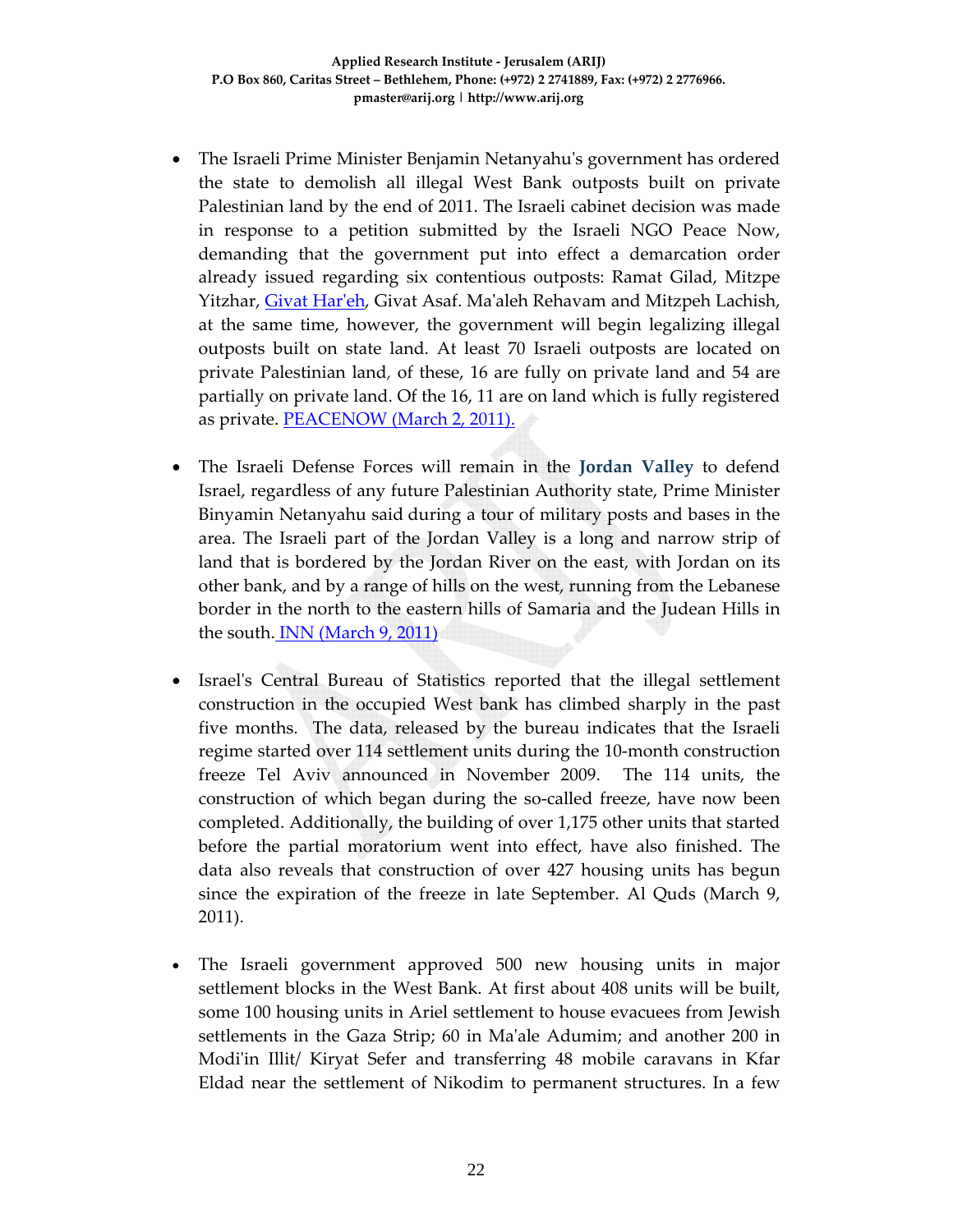weeks, another 100 units at least are expected to be approved. Haaretz (March 14, 2011)

- During a tour of the fence that is being constructed along Israel's border with Egypt, Israeli Prime Minister Benjamin Netanyahu said he had instructed the IDF to begin planning the construction of another fence along the border with Jordan. "We will have to build a fence in the east as well, because if we block one border they will come from the Arava," he later told the Negev Conference in Eilat. **Ynetnews** (March 15, 2011).
- 25 French Jewish families are to immigrate to Israel in the next few months. Al Quds (March 26, 2011).
- The Israeli Knesset approved amendments to the Citizenship Act that will allow the Israeli State to revoke citizenship rights from Israelis convicted of terror‐related offenses, espionage or acts harming Israelʹs sovereignty. Thirty seven Knesset Members voted in favor of the amendments while only 11 opposed. According to the amendment bill, initiated by MK David Rotem and Robert Ilatov (Yisrael Beiteinu), the State will expand the courtsʹ or administrative authorityʹs powers to revoke the Israeli citizenship of any person who spied for a terror organization, brought about an armed conflict, aided an enemy in wartime, served in the enemy's armed forces or carried out acts detrimental to the State's sovereignty. Ynetnews (March 28, 2011)
- A report from the Palestinian Central Bureau of Statistics shows that Israelʹs settlement project is rapidly escalating, where during the year 2010; Israel built 6,794 Jewish‐only housing units on occupied Palestinian land, four times more than in 2009. Al Quds (March 29, 2011).
- Israel is studying plans to create an artificial island along the Gaza Strip with sea and air ports to be controlled by the Palestinian Authority. The project, under development for three months by Transport Minister Yaakov Katz, proposes building a man‐made island four kilometers long and two kilometers wide. The area where the island would be is currently under a tight military sea blockade. The plan for the island, would also contain a tourist area, a marina, hotels and desalination plant for sea water and would be linked to Gaza by a four‐kilometer bridge. It is estimated the project will cost \$5‐\$10 billion and take six to 10 years to complete. Maannews (March 30, 2011).